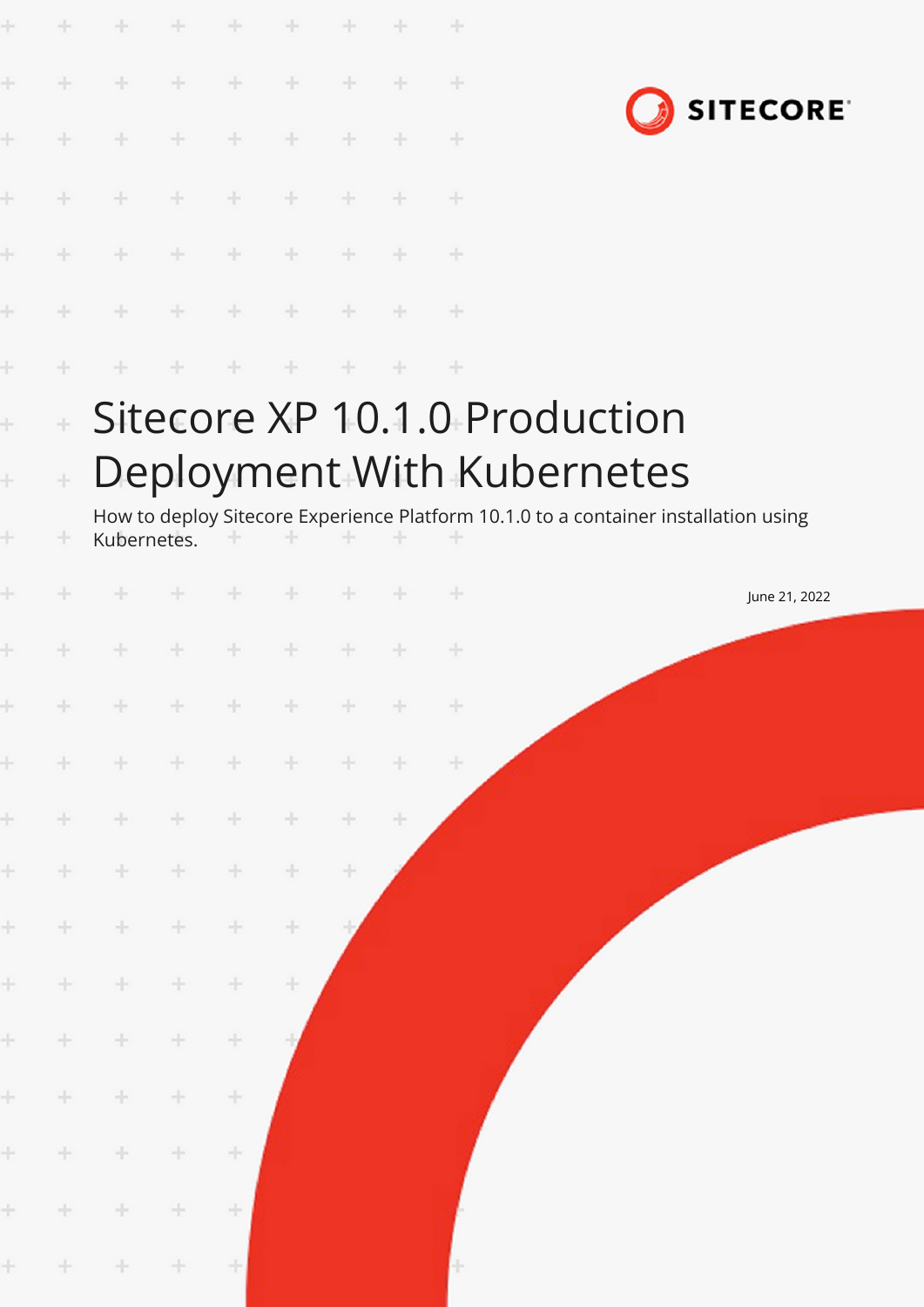

# **Table of Contents**

| 4.6.2. Only the main Sitecore log is exposed for Sitecore roles containers  27         |  |
|----------------------------------------------------------------------------------------|--|
| 4.6.3. When I request SSC, problems occur if there are underscores in header names  28 |  |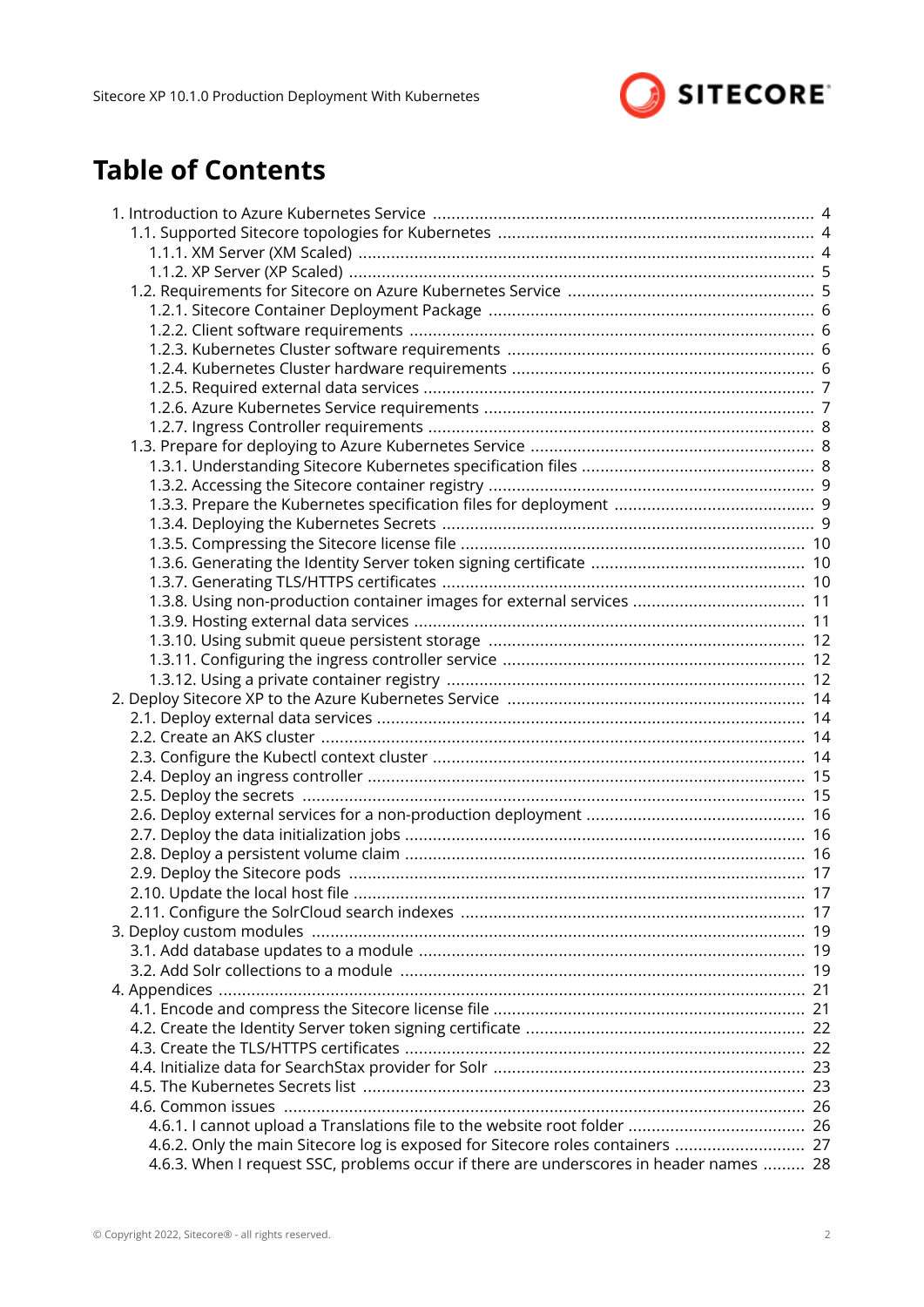

|  | 4.6.4. When I reference a CM service from my container, the connection fails  28 |  |
|--|----------------------------------------------------------------------------------|--|
|--|----------------------------------------------------------------------------------|--|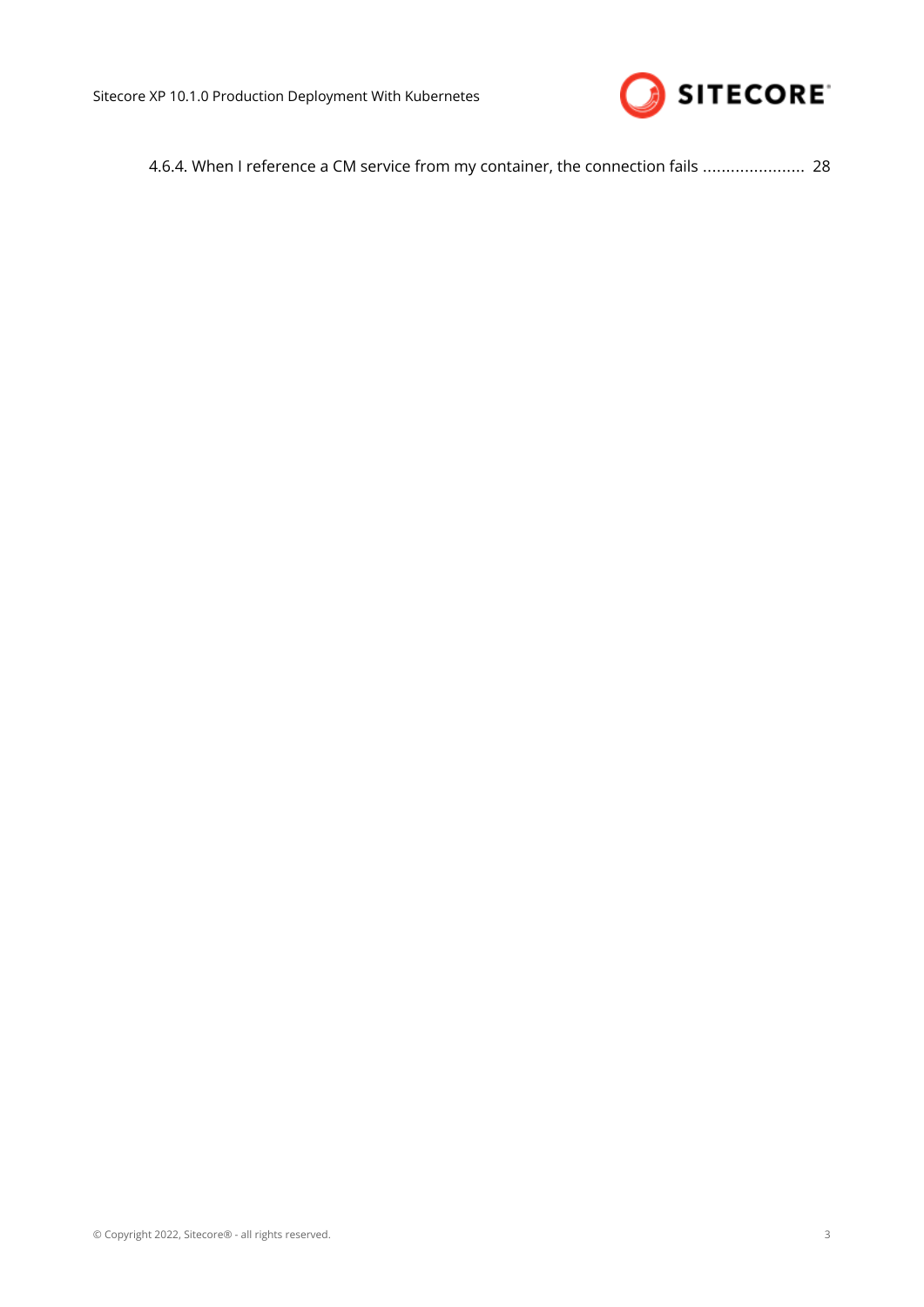

# <span id="page-3-0"></span>**1. Introduction to Azure Kubernetes Service**

Sitecore Experience Platform (SXP) uses Kubernetes (K8s) as the default orchestrator for deploying production environments.

This guide describes how to deploy the SXP containers to the Azure Kubernetes Service (AKS). AKS is a Microsoft cloud hosted Kubernetes service with additional functionality that takes advantage of Azure specific features like blob storage and load balancing.

The SXP Kubernetes specification files you use to map the minimum required configuration parameters between the Sitecore software containers are provided in the SXP container package as a reference. You can extend these specifications to support your own requirements. It is your responsibility to ensure that your production deployments meet the standards for stability and security set by your organization.

The SXP for Kubernetes specification files are designed to avoid Azure specific dependencies where possible.

## **1.1. Supported Sitecore topologies for Kubernetes**

Sitecore XP supports the following topologies for use with Kubernetes:

- XM Server (XM Scaled)
- XP Server (XP Scaled)

#### **1.1.1. XM Server (XM Scaled)**

The Sitecore Experience Manager Server for Kubernetes topology, also known as *XM1*, is suitable for use in both production and non-production environments.

The *XM1* topology supports the following Sitecore roles:

| Role type      | Sitecore role                    |
|----------------|----------------------------------|
| Production     | <b>Content Management</b>        |
|                | Content Delivery                 |
|                | Sitecore Identity Server         |
|                | MSSQL Data Intialization Job     |
|                | SolrCloud Data Initalization Job |
| Non-production | Microsoft SQL Server             |
|                | SolrCloud                        |
|                | RedisLabs Redis Server           |
|                |                                  |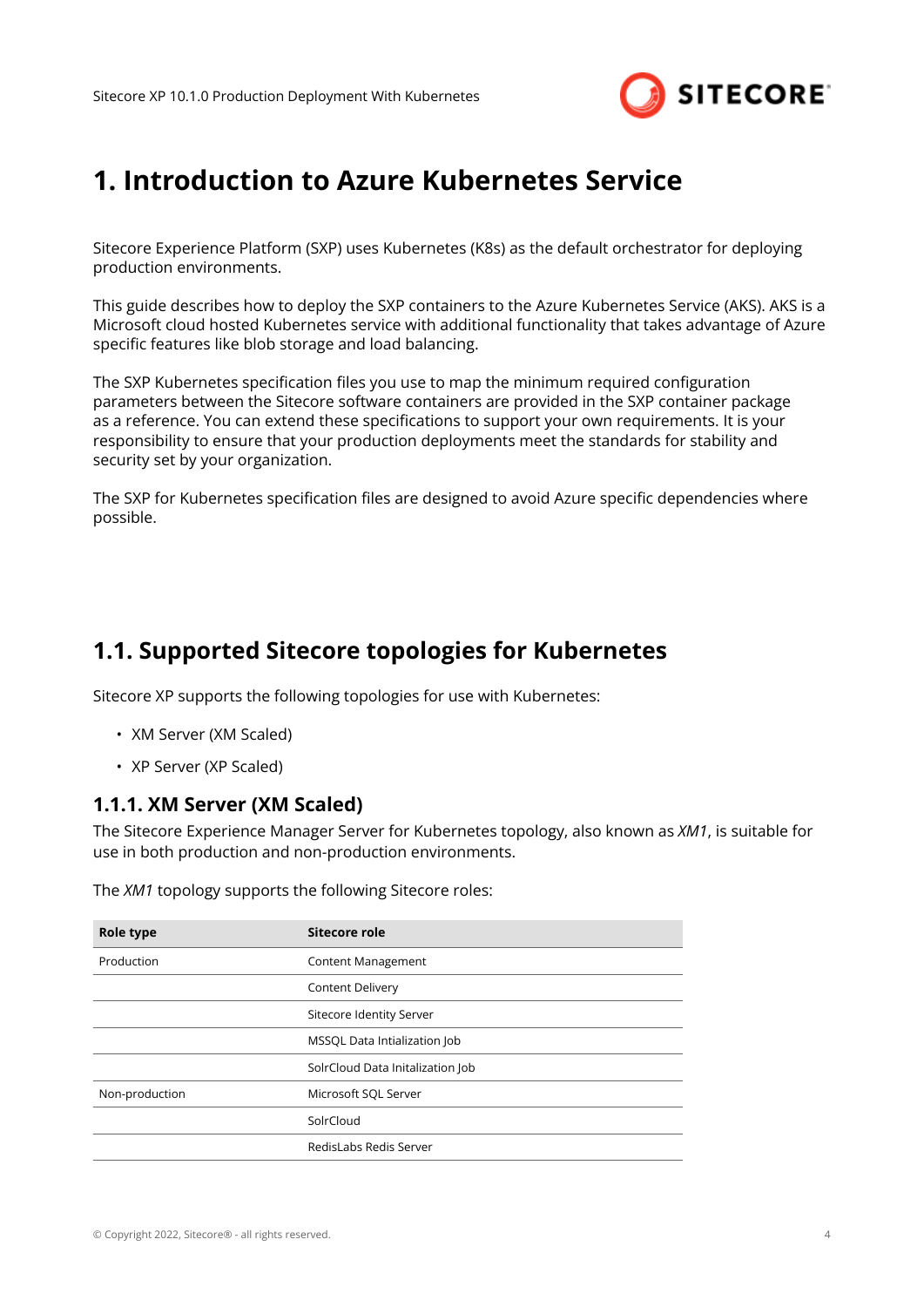

### <span id="page-4-0"></span>**1.1.2. XP Server (XP Scaled)**

The Sitecore Experience Platform Server for Kubernetes topology, also known as *XP1*, is suitable for use in both production and non-production environments.

If you are deploying the XP1 topology in a non-production environment for, for example, testing purposes, be aware that mimicking the configuration of a production environment requires significant resources.

The *XP1* topology supports the following Sitecore roles:

| Role type      | Sitecore role                      |
|----------------|------------------------------------|
| Production     | Content Management                 |
|                | Content Delivery                   |
|                | Sitecore Identity Server           |
|                | <b>XDB Processing</b>              |
|                | <b>XDB Collection service</b>      |
|                | <b>XDB Search service</b>          |
|                | Marketing Automation Engine        |
|                | Marketing Automation Reporting     |
|                | XDB Reference Data service         |
|                | Sitecore Cortex Processing service |
|                | Sitecore Cortex Reporting service  |
|                | <b>XDB Search Worker</b>           |
|                | <b>Sitecore Cortex Processing</b>  |
|                | MSSQL Data Initialization Job      |
|                | SolrCloud Data Initialization Job  |
| Non-production | Microsoft SQL Server               |
|                | SolrCloud                          |
|                | RedisLabs Redis Server             |

## **1.2. Requirements for Sitecore on Azure Kubernetes Service**

There are a number of requirements that your environment must fulfill before you can deploy Sitecore containers in an Azure Kubernetes Service environment. These include:

- [Sitecore Container Deployment Package](#page-5-0)
- [Client software requirements](#page-5-0)
- [Kubernetes Cluster software requirements](#page-5-0)
- [Kubernetes Cluster hardware requirements](#page-5-0)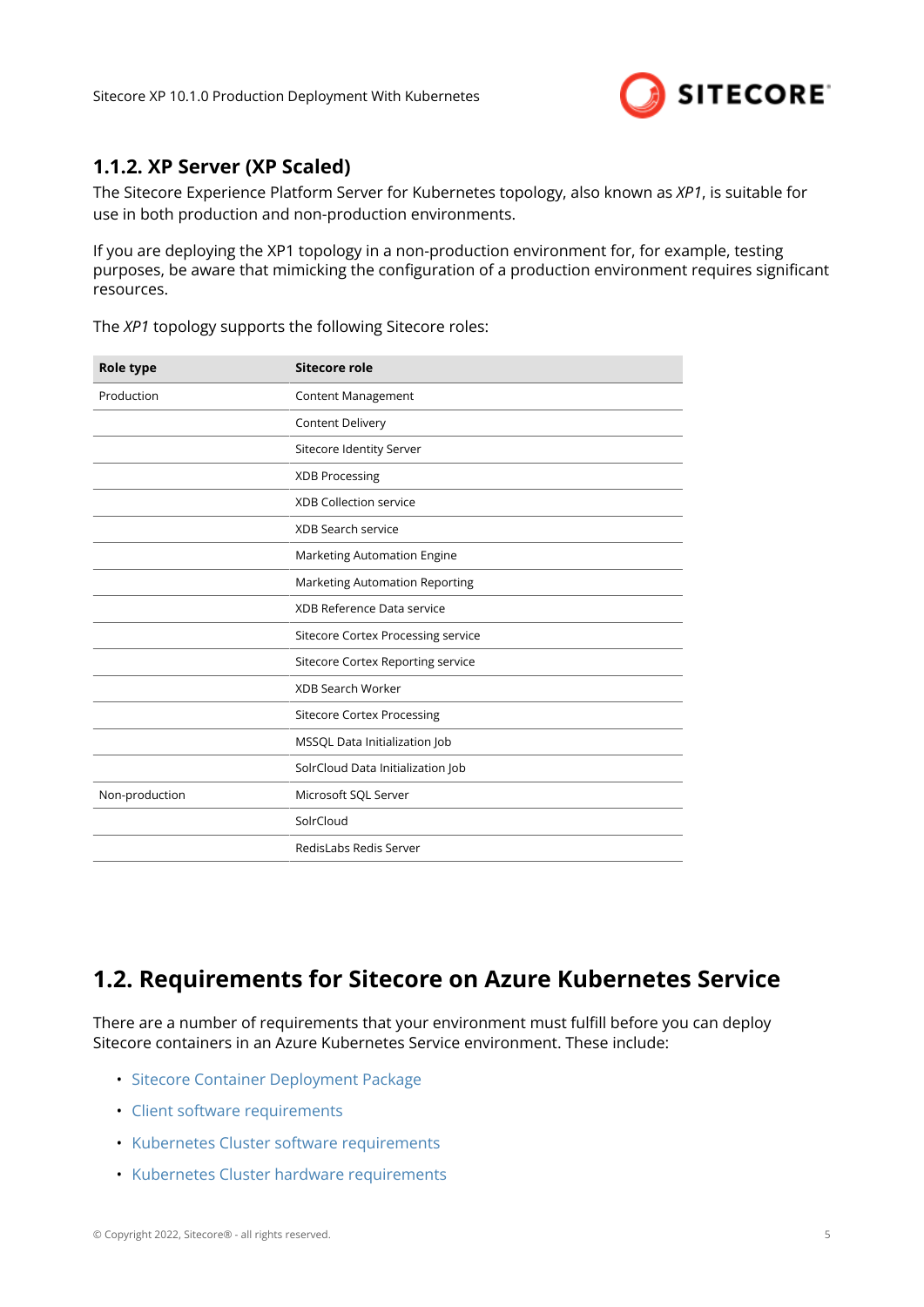

- <span id="page-5-0"></span>• [Required external data services](#page-6-0)
- [Azure Kubernetes Service requirements](#page-6-0)
- [Ingress Controller requirements](#page-7-0)

### **1.2.1. Sitecore Container Deployment Package**

The [Sitecore XP 10.1.0 Container Deployment Package](https://dev.sitecore.net/downloads) contains the Kubernetes specification files that you use to deploy a Sitecore software cluster solution.

For more information about the supported topologies in the Sitecore Container Deployment Package, see [Supported Sitecore topologies for Kubernetes.](#page-3-0)

### **1.2.2. Client software requirements**

You must have the following software installed in order to install Sitecore Experience Platform on Kubernetes:

- One of the following operating systems:
	- Windows 10 1809 or later
	- Windows Server 1809 or later
- Kubernetes 1.16x or later. Use the latest stable non-preview version.
	- To get a list of supported locations run the following command:

az account list-locations

• To get the latest stable version with the desired location, run the following command:

```
az aks get-versions --location <location> --output table
```
• Helm 3.0.x or later. This is required for [ingress](https://docs.microsoft.com/en-us/azure/aks/ingress-basic) controller deployments. We recommend that you use choco to install [Helm.](https://helm.sh/docs/intro/install/) For example:

choco install kubernetes-helm

• Deploying the Sitecore specification files on AKS requires Azure CLI 2.8.0 or later.

You also need to download the following software package:

• [Sitecore SXP 10.1.0 Container Deployment Package](https://dev.sitecore.net/Downloads/Sitecore_Experience_Platform.aspx)

#### **1.2.3. Kubernetes Cluster software requirements**

- Kubernetes 1.16.x or later Kubernetes 1.18.x or later is recommended to enable startup probes.
- Windows Server 2019 version 1809 or Windows 10 version 1809.

#### **1.2.4. Kubernetes Cluster hardware requirements**

Windows Server 2019 clusters have the following hardware requirements:

• RAM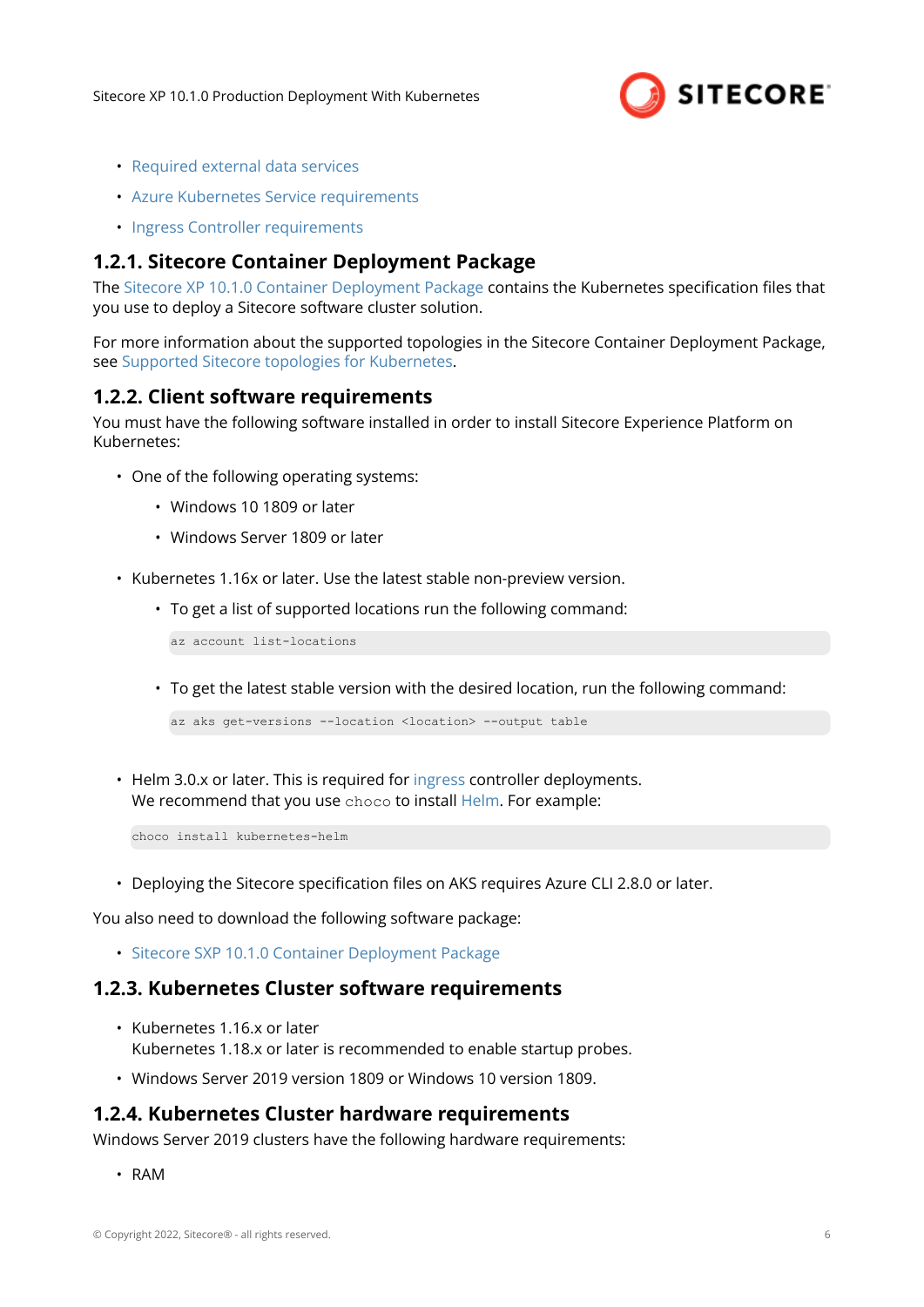

<span id="page-6-0"></span>We recommend a minimum of 16 GB RAM per Kubernetes cluster during startup. Your operational requirements depend on your use of the Azure service.

• CPU

We recommend a quad core or higher per Kubernetes node during startup. Your operational requirements depend on your use of the Azure service.

• Disk

We recommend premium SSD disks for optimal performance when downloading and running Docker containers.

The operational capacity depends on the service that you use.

#### **1.2.5. Required external data services**

In production environments, external data services must be hosted outside the Sitecore XP cluster.

To reduce the time required for development and testing, sample external service deployments for K8s are provided for non-production use only.

The following services are required:

- Microsoft SQL Server
	- Microsoft SQL Server 2017 or 2019 or
	- SQL Azure Elastic Database Pool
- Apache Solr Cloud 8.4.0
- RedisLabs Redis 4.0 or higher

#### **1.2.6. Azure Kubernetes Service requirements**

To deploy Sitecore on Azure Kubernetes Service (AKS), you must meet the following requirements for an AKS installation:

• An AKS cluster configured with the latest stable release of Kubernetes – version 1.16.x or later.

#### **NOTE**

For startup probes to check whether the Sitecore software container has started successfully, Kubernetes version 1.18.x or later is required.

- One Windows Server 2019 version 1809 OS node.
- For non-production environments and testing, the recommended minimum VM size for Windows and Linux nodes is Standard D4s v3.
- For production environments, the VM size and number of nodes depend on your individual requirements.

To get the latest version of Kubernetes supported by AKS, run the following Azure CLI command:

az aks get-versions --location <location> --output table

### **NOTE**

In the command, replace location with the region you want to check for.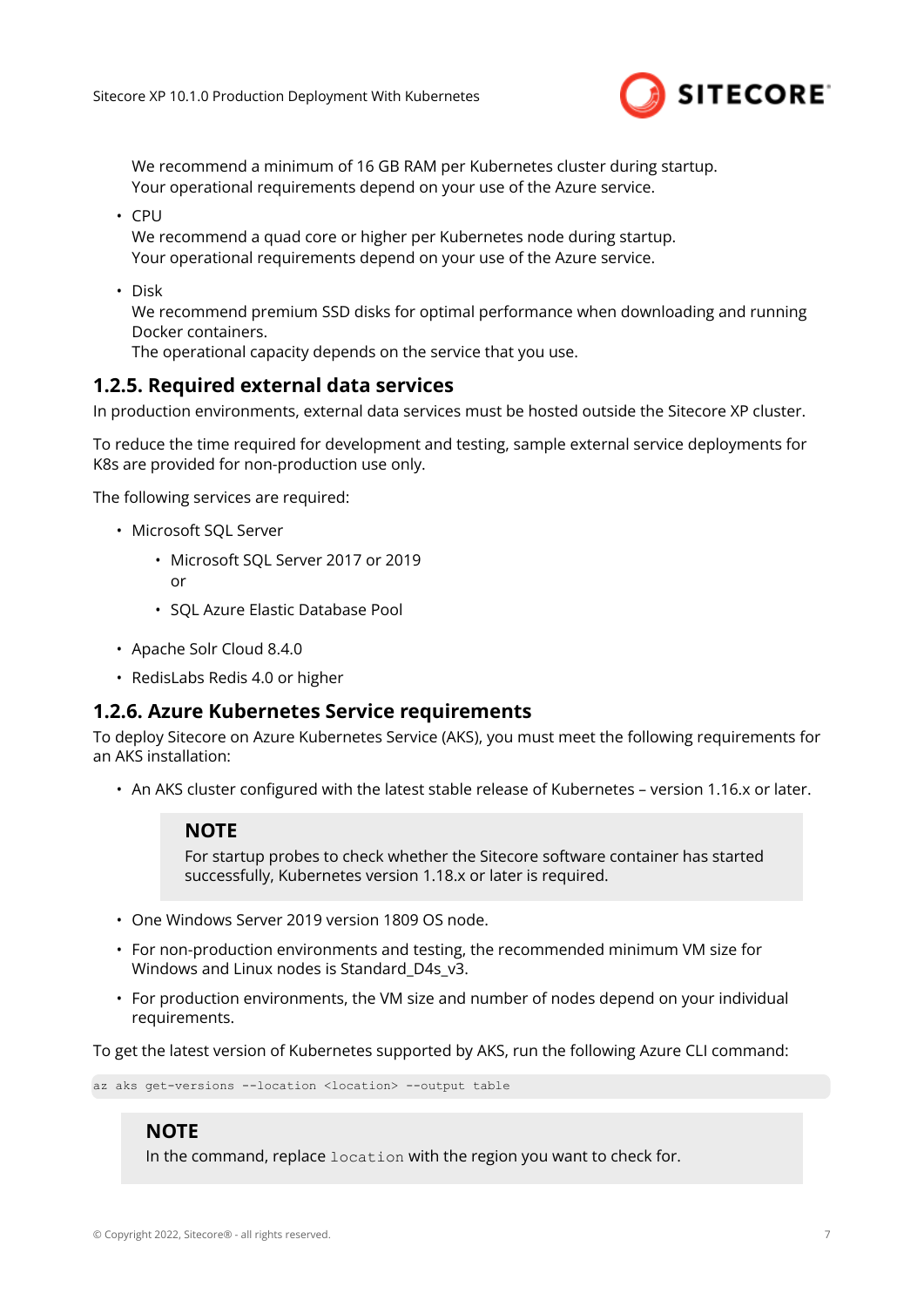

### <span id="page-7-0"></span>**1.2.7. Ingress Controller requirements**

You must have a Kubernetes [ingress controller](https://docs.microsoft.com/en-us/azure/aks/ingress-basic) to deploy the Sitecore Kubernetes specification files.

The Sitecore Kubernetes specification files work with most Ingress Controllers supported by Kubernetes, but not all ingress controllers operate the same way. For more information, see the third party documentation for the ingress controller configuration for production deployments.

To support client IP address tracking and personalization, you must configure the Ingress Controller to preserve the client source IP address in the *X-Forwarded-For* HTTP header.

To fully enable IP address tracking and personalization, you must make some additional changes to the Sitecore software configuration.

For more information about the Ingress Controller and Sitecore software configuration, see the *Ingress Controller service* section.

## **1.3. Prepare for deploying to Azure Kubernetes Service**

Before you start the process of deploying the Sitecore XP containers to Azure Kubernetes Service (AKS), there are some concepts and procedures you need to be familiar with.

These concepts and procedures are:

- Understanding Sitecore Kubernetes specification files
- [Accessing the Sitecore container registry](#page-8-0)
- [Prepare the Kubernetes specification](#page-8-0) files for deployment
- [Deploying the Kubernetes Secrets](#page-8-0)
- [Compressing the Sitecore license file](#page-9-0)
- [Generating the Identity Server token signing certificate](#page-9-0)
- [Generating TLS/HTTPS certificates](#page-9-0)
- [Using non-production container images for external services](#page-10-0)
- [Hosting external data services](#page-10-0)
- [Using submit queue persistent storage](#page-11-0)
- [Configuring the ingress controller service](#page-11-0)
- [Using a private container registry](#page-11-0)

#### **1.3.1. Understanding Sitecore Kubernetes specification files**

Sitecore provides Kubernetes specification files (. yam1) that you use to deploy the containers to a Kubernetes cluster.

You use the remote client Kubectl (Kube control) to configure the Kubernetes clusters and specify the desired configuration state.

Kubectl is available as part of the Azure CLI and as a standalone.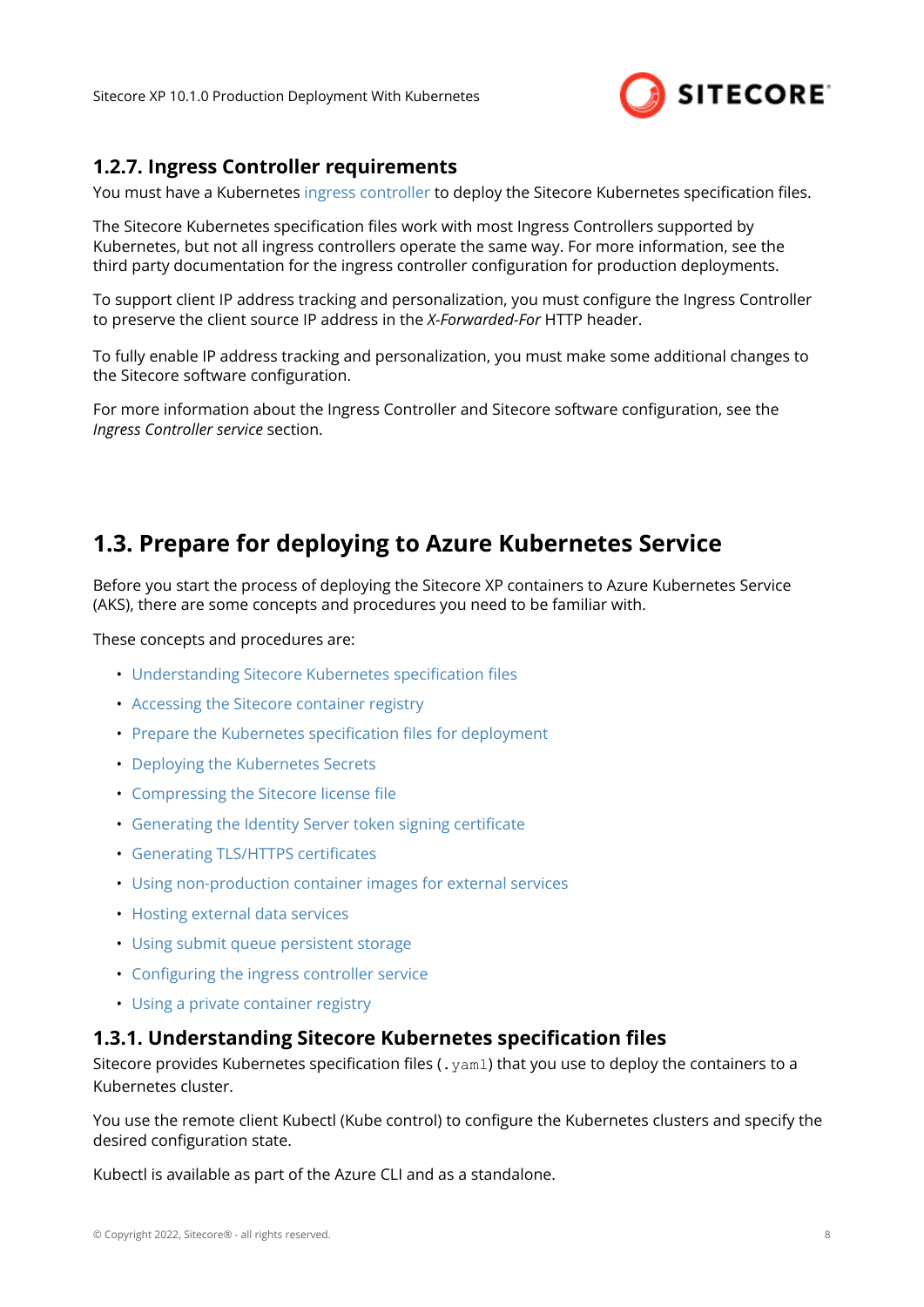

### <span id="page-8-0"></span>**1.3.2. Accessing the Sitecore container registry**

The Sitecore XP container images are hosted in a public Docker container registry and are available without authentication.

This public registry is the default registry used by the Sitecore Kubernetes specification files.

To start the Sitecore software container images, you must have a valid Sitecore license file.

The Sitecore Container Registry, which you access through Docker, is hosted at scr.sitecore.com and supports the Docker [content trust](https://docs.docker.com/engine/security/trust/content_trust) model that lets you pull signed images.

### **1.3.3. Prepare the Kubernetes specification files for deployment**

To deploy the Sitecore Kubernetes specification files, you must use the Kubernetes Kubectl CLI.

To prepare for deployment:

- 1. Download the Sitecore Experience Platform 10.1.0 Container Deployment Package from [the](https://dev.sitecore.net/Downloads/Sitecore_Experience_Platform.aspx) [Sitecore download page,](https://dev.sitecore.net/Downloads/Sitecore_Experience_Platform.aspx) and extract it to a temporary folder on your installation.
- 2. Locate the k8s\<version>\<topology> folder, where <version> is your Windows version and <topology> is the Sitecore topology you use. The folder can be, for example, k8s\ltsc2019\xp1.

### **NOTE**

Sitecore currently supports the Sitecore XP Server (XP1) and Sitecore XM Server (XM1) topologies on Kubernetes.

For more information about the supported topologies, see Supported Sitecore topologies for Docker.

3. To familiarize yourself with the specifications, inspect the folder contents and the Kubernetes specification files (. yaml)

### **1.3.4. Deploying the Kubernetes Secrets**

Sitecore Kubernetes deployments use [Secrets](https://kubernetes.io/docs/concepts/configuration/secret/) to securely store the strings the containers in the cluster use.

The Secrets are used to store database user names, passwords, and TLS certificates. The Secrets are configured in text files and certificate files ( $tls.$ crt and  $tls.$ key) and are stored in the Kubernetes specification files for each topology in the ./secrets/ folder.

You must deploy the Secrets to the K8s cluster before you deploy any Sitecore containers.

You must update the Secret text files (.txt, .crt, .key) with the required values before you deploy any additional resources to the K8s cluster.

### **NOTE**

The content in secrets must be encoded in UTF-8 format.

For a complete list of Secrets and more information about the individual Secrets, see [The Kubernetes](#page-22-0) [Secrets list.](#page-22-0)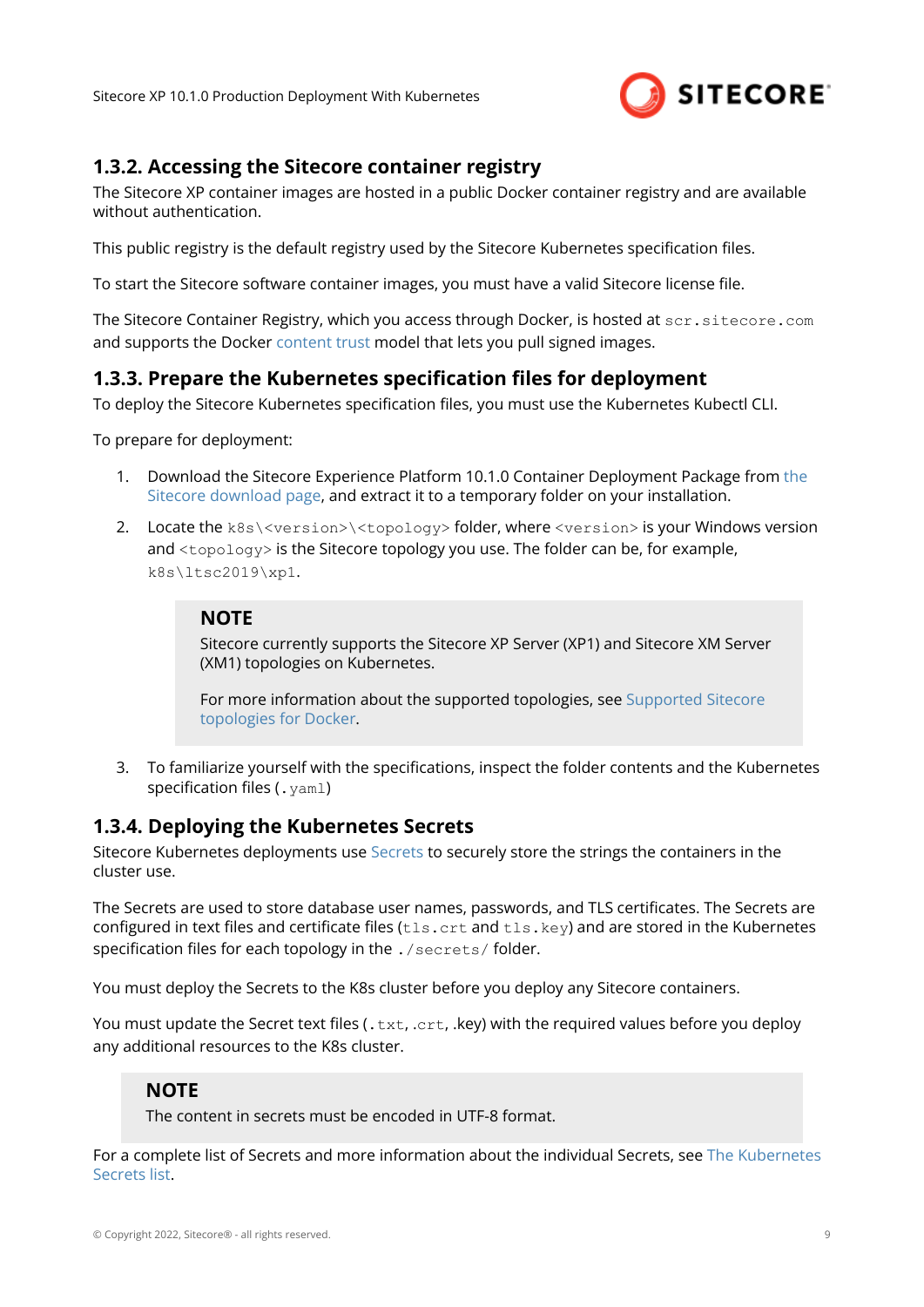

<span id="page-9-0"></span>In the Sitecore Experience Platform container package, in the

k8s\<version>\<topology>\secrets folder, there is a Kubectl kustomization.yaml file that deploys all the Secret names and values with a single command.

### **1.3.5. Compressing the Sitecore license file**

The Sitecore license file is typically passed to the container instances as an environment variable in encoded string form. The Sitecore license file is very large. You must therefore compress and *Base64* encode it to ensure that it conforms with the maximum size allowed by Windows for all the environment variables.

### **NOTE**

The appendix [Encode and compress the Sitecore license file](#page-20-0) contains a sample PowerShell script that converts a license file into a Base64 compressed string for use in a K8s secret.

When you have compressed and encoded the license file, copy the string value to the license secret text file sitecore-license.txt.

Some Sitecore license files are so large that they are incompatible with containers even after compression. This usually happens when the license file contains additional embedded HTML.

As a workaround, you can mount the license file as a container volume from the host to the c:\inetpub\wwwroot\app\_data\license.xml file inside the container. For more information and a configuration example, see the [Sitecore Container Development documentation](https://doc.sitecore.com/developers/101/developer-tools/en/run-your-first-sitecore-instance.html).

### **1.3.6. Generating the Identity Server token signing certificate**

Sitecore Identity Server requires a private key certificate to sign the tokens that are passed between the server and the clients. You must generate this certificate, Base64 encode it in string form, and store it as a Secret in the Kubernetes cluster.

The appendix [Create the Identity Server token signing certificate](#page-21-0) contains a sample script that generates a self-signed certificate and prepares the string for use as a Secret.

The sample script creates the certificate and copies the certificate password to the sitecoreidentitycertificatepassword.txt Kubernetes Secret text file.

You can mount the Identity Server certificate on the filesystem instead of passing it as an environment variable. For more information about how to mount the token signing certificate as a volume, see the [Sitecore Docker Demo repository on GitHub.](https://github.com/Sitecore/docker-demo)

### **1.3.7. Generating TLS/HTTPS certificates**

To satisfy modern browser requirements and provide a secure environment by default, you must generate certificates for TLS [\(Transport Layer Security](https://en.wikipedia.org/wiki/Transport_Layer_Security)) before you deploy the Sitecore containers. This ensures secure communication between the browser and the Kubernetes ingress controller.

The default Kubernetes ingress controller used by Sitecore XP is the [NGINX Ingress Controller.](https://www.nginx.com/products/nginx/kubernetes-ingress-controller/) The NGINX ingress controller is used to terminate TLS connections sent by the browser and proxy network traffic to the individual XP containers inside the cluster. For more information, see the Kubernetes documentation for [ingress TLS configuration](https://kubernetes.io/docs/concepts/services-networking/ingress/#tls) and NGINX [TLS user guide](https://kubernetes.github.io/ingress-nginx/user-guide/tls/).

The HTTPS protocol is required to support the secure browser cookies used by the Content Management and Identity Server roles. HTTPS is enabled by default on the Content Delivery role but you can disable it if it is not required for your specific use case.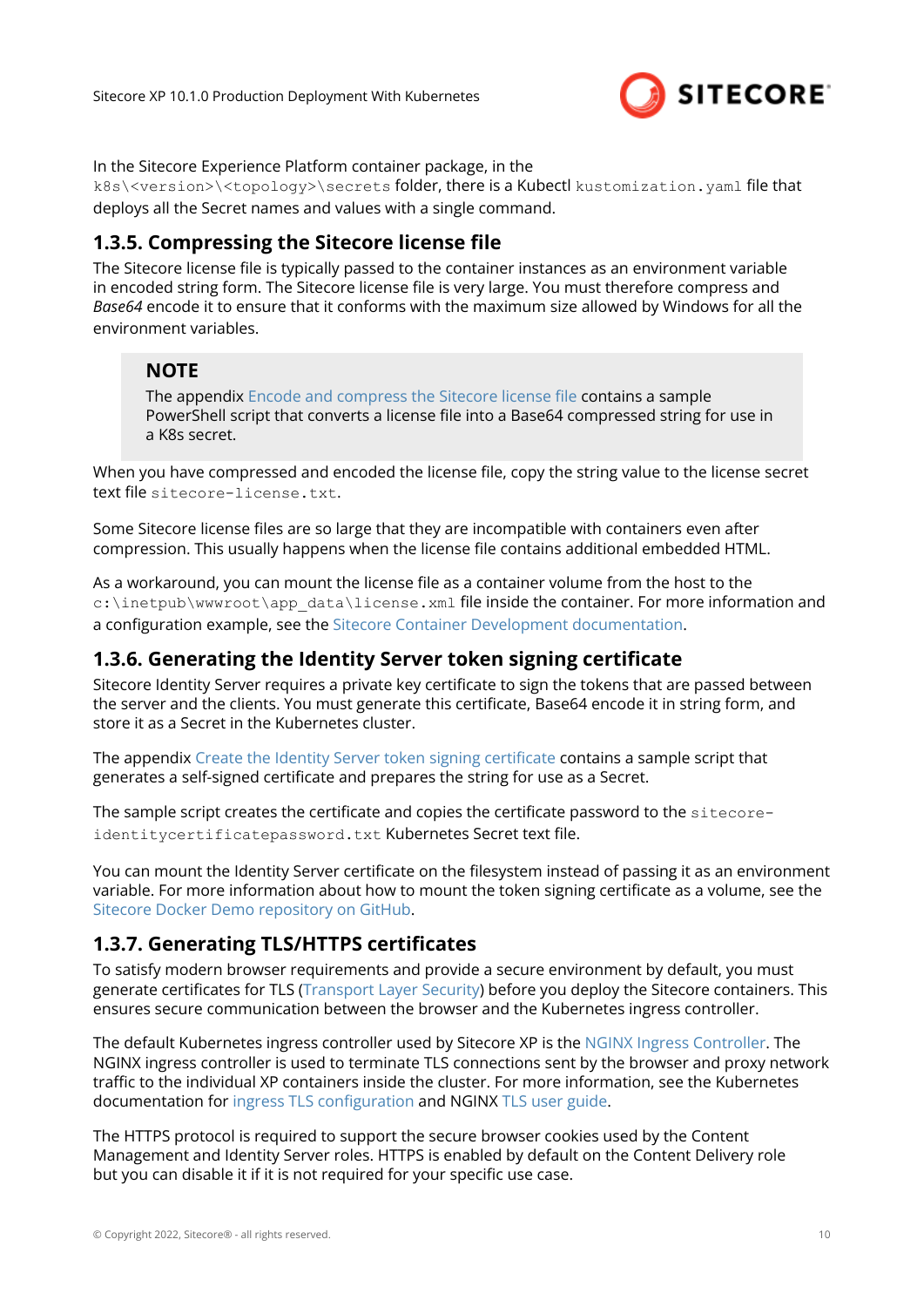

<span id="page-10-0"></span>The appendix [Create the TLS/HTTPS certificates](#page-21-0) contains a sample script that generates the required certificates.

Once the self-signed root authority certificate and per-host TLS/SSL certificates have been generated, you must install the root authority certificate in the Trusted Root Certificate Authority store on all clients. The sample script in the appendix [Create the TLS/HTTPS certificates](#page-21-0) uses the *mkcert* tool to automatically create the self-signed root authority certificate and install it in the correct certificate store.

### **1.3.8. Using non-production container images for external services**

In order to minimize the time it takes to deploy Sitecore Experience Platform (SXP) to Kubernetes clusters for non-production use, Sitecore uses open source container images for the external Microsoft SQL Server, Apache Solr, and RedisLabs Redis services.

You can find the yaml specification files for the external service containers in the SXP container package, in the k8s\<version>\<topology>\external folder.

### **WARNING**

These open source container images are for *non-production* use only. They are not supported by Sitecore.

### **1.3.9. Hosting external data services**

In production deployments, you must host the required Sitecore XP external services outside the Kubernetes cluster.

The external hosted services for Microsoft SQL Server, SolrCloud, and RedisLabs Redis are required for production Kubernetes support from Sitecore.

You must deploy and configure the external services for production use before you deploy Sitecore XP to Kubernetes.

To deploy the required database, search schemas, and the required data, the Sitecore container deployment package includes Kubernetes *data initialization* jobs for Microsoft SQL Server and SolrCloud.

### **NOTE**

RedisLabs Redis external services do not require initialization. The required cache databases are created during first use.

You must complete the data initialization jobs before you deploy the Sitecore software containers.

For more information about data initialization, see the *Deploy Data Initialization Jobs* section in [Deploy](#page-13-0) [Sitecore XP to the Azure Kubernetes Service.](#page-13-0)

### **Application database user credentials**

Sitecore Kubernetes specification files are designed to deploy containers that use application database users to connect to the databases. The MSSQL Data Initialization Job uses the credentials provided in the Sitecore-database Secret to create an application database user for each database.

The application database user name Secrets have default values. You must provide passwords for all of them.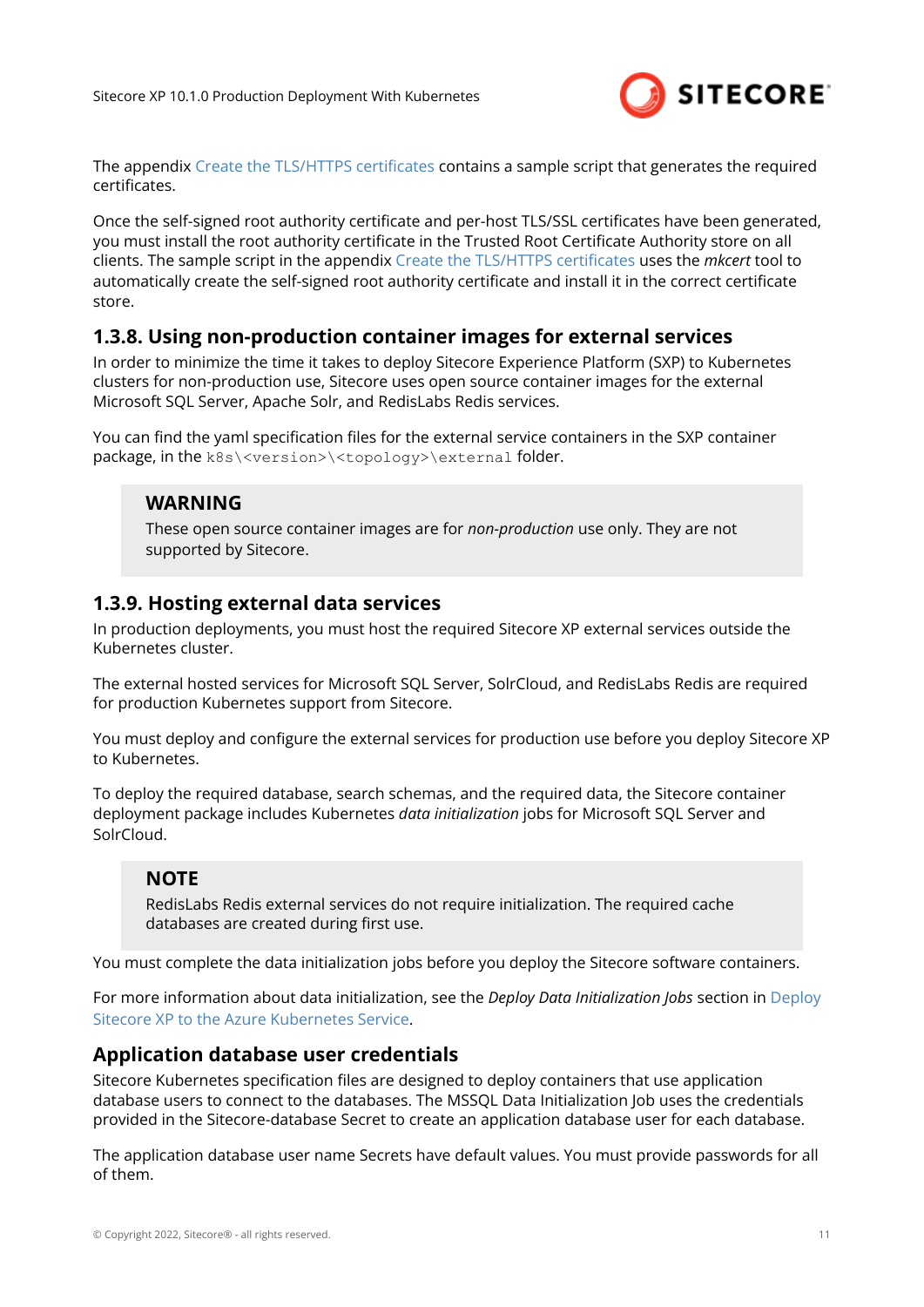

<span id="page-11-0"></span>For example, you specify the application database user credentials used to connect to the Sitecore Master database in the sitecore-master-database-username.txt and sitecore-masterdatabase-password.txt Secrets files.

### **NOTE**

The content in secrets must be encoded in UTF-8 format.

For a complete list of application database user credentials Secrets, see the appendix [The Kubernetes](#page-22-0) [Secrets list.](#page-22-0)

### **1.3.10. Using submit queue persistent storage**

You can use the K8s persistent volume claim feature to make the Sitecore Submit Queue persistent across multiple content delivery instances.

A persistent volume can refer to one of two things:

- The persistent volume, which stores all the sessions on the Windows node.
- The storage class, which deploys the Azure Storage Account to store all the sessions. This approach is best practice for Azure Kubernetes Services.

### **1.3.11. Configuring the ingress controller service**

You must have a Kubernetes ingress controller to deploy Sitecore Kubernetes specification files. The ingress controller acts as a reverse proxy between the browser and the Sitecore software containers.

To support client IP address tracking and personalization, you must configure the ingress controller to preserve the client source IP address in the X-Forwarded-For HTTP header.

To preserve the client source IP address, set the ingress controller externalTrafficPolicy setting to Local. For more information, see the [Kubernetes documentation](https://kubernetes.io/docs/tasks/access-application-cluster/create-external-load-balancer/#preserving-the-client-source-ip) and the [NGINX Ingress Controller](https://github.com/helm/charts/tree/master/stable/nginx-ingress#configuration) [Configuration](https://github.com/helm/charts/tree/master/stable/nginx-ingress#configuration) documentation.

You must explicitly enable use of a proxy server in your Sitecore Configuration. For more information about setting up a proxy server, see the Sitecore Experience Platform [documentation.](https://doc.sitecore.com/developers/101/sitecore-experience-manager/en/set-up-sitecore-ip-geolocation.html#UUID-228255d4-61ab-01c2-6c6b-cc14bc9f164a_N1542749891951)

To change this configuration for use in Kubernetes, We recommend that you build a new container image that contains this configuration change for both the Content Management and Content Delivery roles.

For more information about building new container images with configuration changes, see the [Sitecore Docker Examples repository on GitHub](https://github.com/Sitecore/docker-examples).

### **1.3.12. Using a private container registry**

You can use a private container registry for authentication. To let a Kubernetes cluster authenticate with a private container registry and pull images from it, you must create an [image pull Secret](https://kubernetes.io/docs/tasks/configure-pod-container/pull-image-private-registry/).

The Kubernetes deployment specifications for every Sitecore role support the use of an image pull Secret. The Secret name must be sitecore-docker-registry. For example:

```
imagePullSecrets:
- name: sitecore-docker-registry
```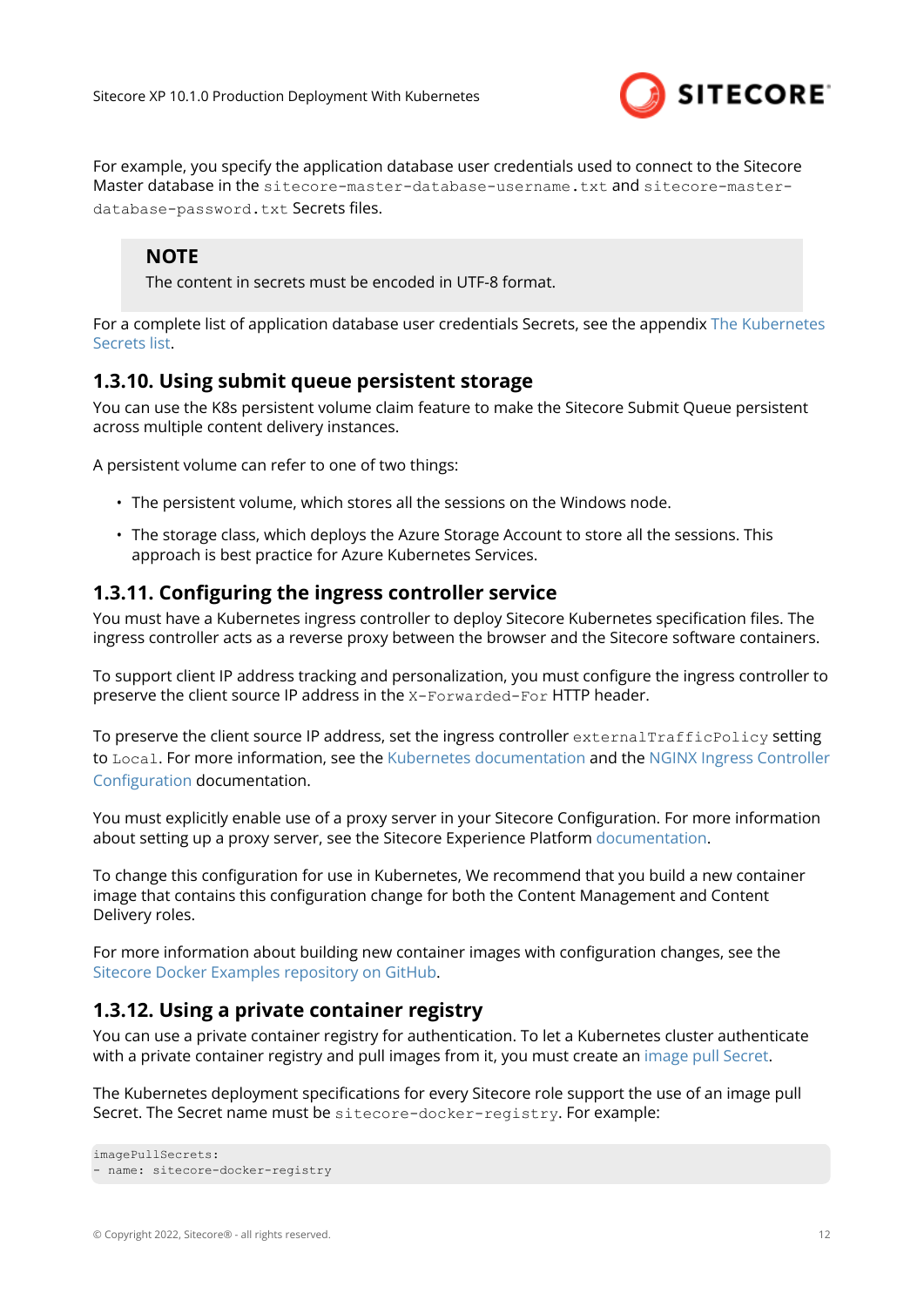

You must change the registry path in the . yaml files for the images that are pulled from the private registry.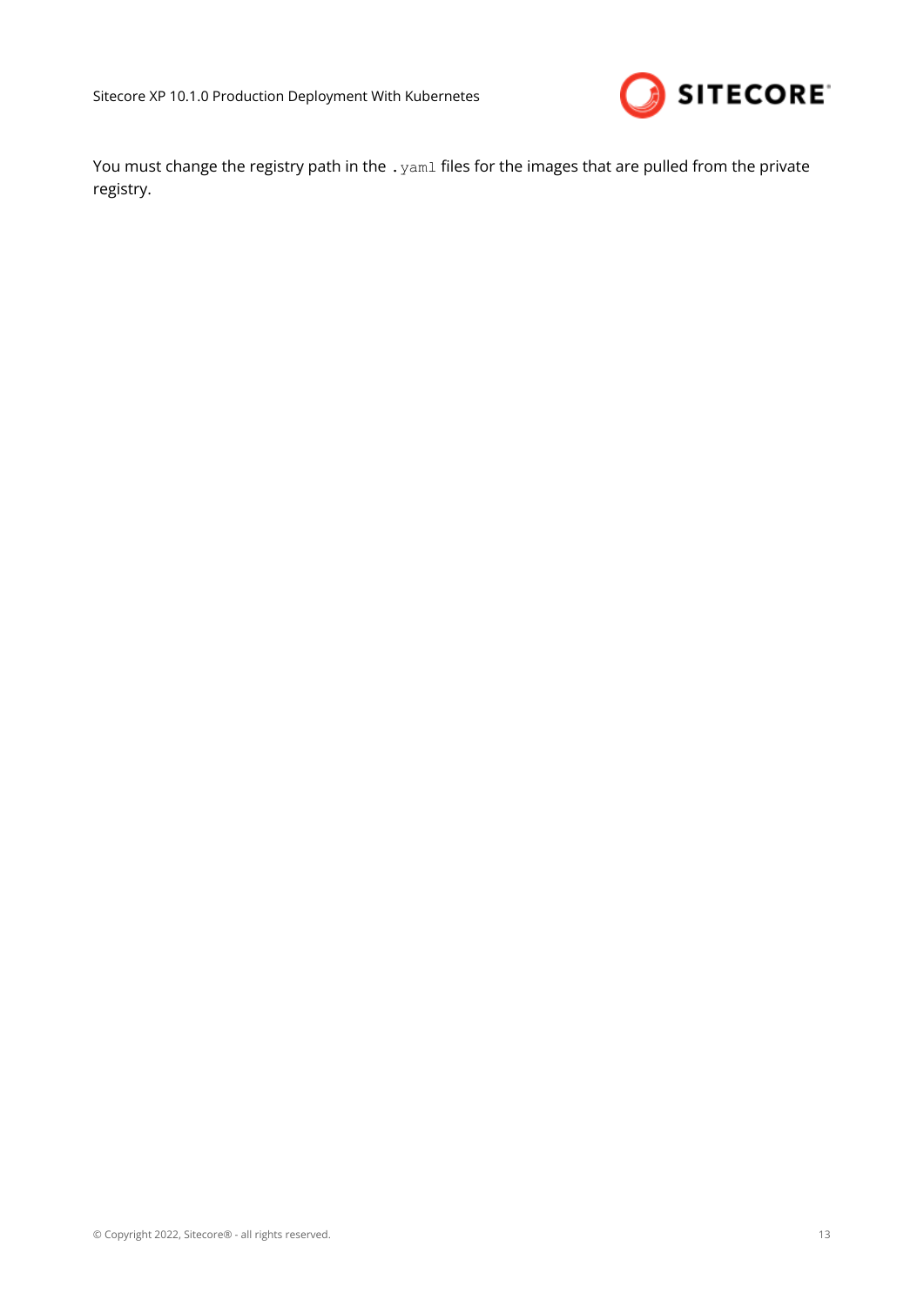

# <span id="page-13-0"></span>**2. Deploy Sitecore XP to the Azure Kubernetes Service**

This section describes the steps you need to perform to deploy Sitecore Experience Platform to the Azure Kubernetes Service. You must perform the steps in the order they are described here.

### **2.1. Deploy external data services**

In production deployments, you must deploy the required external services before you deploy the Sitecore containers in Kubernetes.

The required external services are:

- Microsoft SQL Server *or* SQL Azure Database Elastic Pool
- SolrCloud
- RedisLabs Redis

In non-production deployments you can create the external services inside the K8s cluster. For more information, see the section [Deploy external services for a non-production deployment](#page-15-0).

### **2.2. Create an AKS cluster**

To create a new Azure Kubernetes Service (AKS) cluster with a Windows Server 2019 node pool, use the Azure command-line interface (Azure CLI) or the Azure portal UI. The AKS cluster must contain one Windows Server 2019 version 1809 node pool with one or more nodes.

For more information about using the Azure CLI to create an AKS cluster, see the [Azure AKS](https://docs.microsoft.com/en-us/azure/aks/windows-container-cli) [documentation](https://docs.microsoft.com/en-us/azure/aks/windows-container-cli).

### **2.3. Configure the Kubectl context cluster**

To configure the Kubectl context cluster:

1. Log in to the Azure CLI and set a subscription. For example:

```
az login 
az account set --subscription "Your Subscription"
```
2. Get the credentials for the K8s cluster that were created with the AKS cluster and save them locally. For example: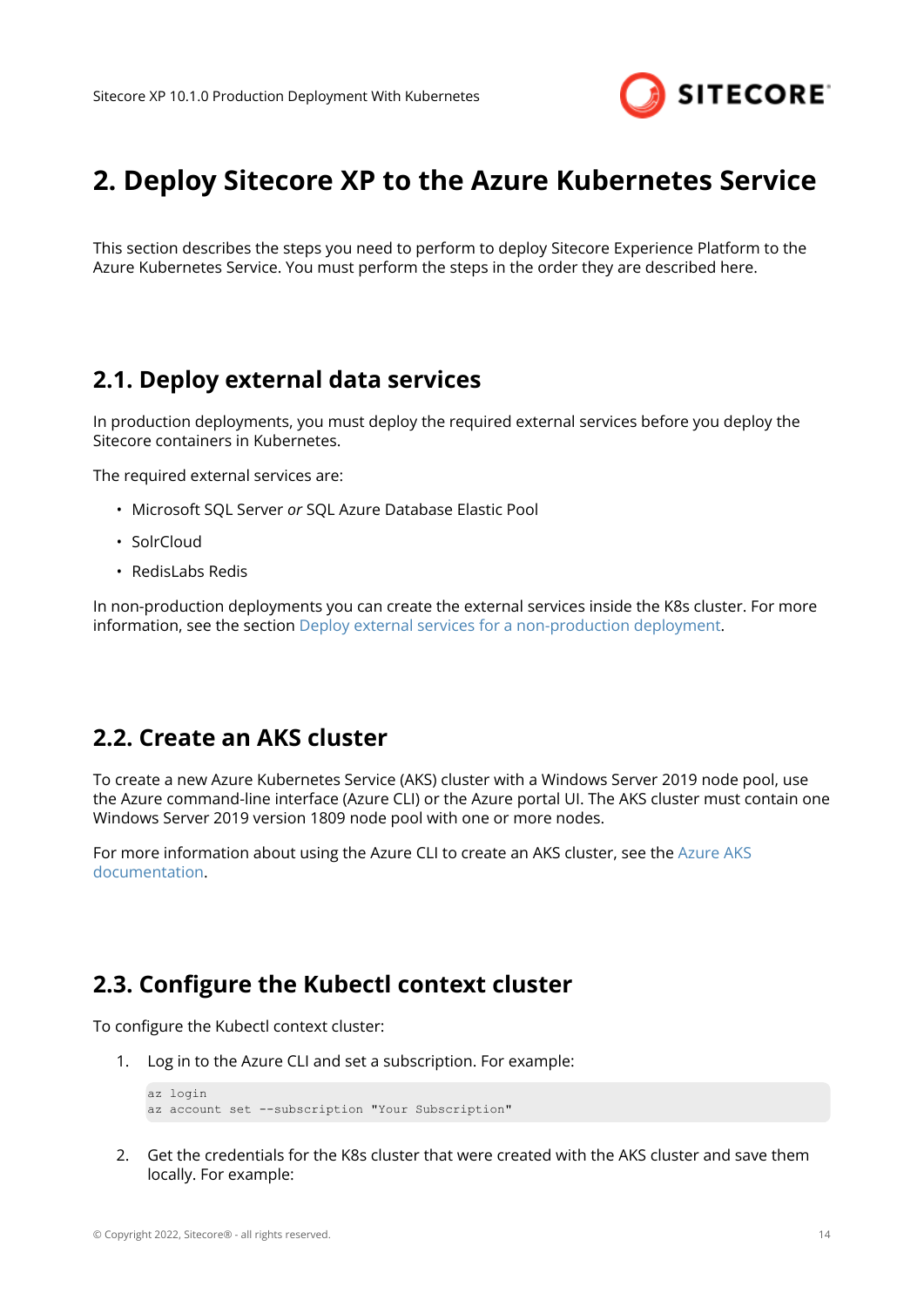

```
az aks get-credentials --resource-group sc10aks --name sc10cluster
```
## **2.4. Deploy an ingress controller**

To deploy an ingress controller:

- 1. Use the Windows AMD64 binaries to Install Helm. You can also use an alternative method as described in [Installing Helm Through Package Managers.](https://helm.sh/docs/intro/install/)
- 2. Add an NGINX ingress controller feed to Helm. For example:

helm repo add stable https://kubernetes.github.io/ingress-nginx

3. Use Helm to deploy the NGINX ingress controller. For example:

```
helm install nginx-ingress ingress-nginx/ingress-nginx `
   --set controller.replicaCount=2 `
   --set controller.nodeSelector."kubernetes\.io/os"=linux `
   --set defaultBackend.nodeSelector."kubernetes\.io/os"=linux `
   --set controller.admissionWebhooks.patch.nodeSelector."kubernetes\.io/os"=linux
```
### **NOTE**

In the example, the *proxy-body-size* parameter limits payload requests, such as media data upload or Sitecore packages installation, to 10 MB. You can adjust this to fit your installation. For more information about ingress configuration, see [NGINX Ingress Controller Configuration.](https://github.com/helm/charts/tree/master/stable/nginx-ingress#configuration)

4. From the root folder of your chosen topology, run this command:

kubectl apply -k ./ingress-nginx/

## **2.5. Deploy the secrets**

To deploy the secrets:

- 1. Ensure that all the secrets files (.txt, .crt, .key) files in the /secrets and overrides\<topology>\secrets folders are updated according to the requirements listed in [The Kubernetes Secrets list](#page-22-0).
- 2. From the folder of your chosen topology, run this command:

```
kubectl apply -k ./secrets/
```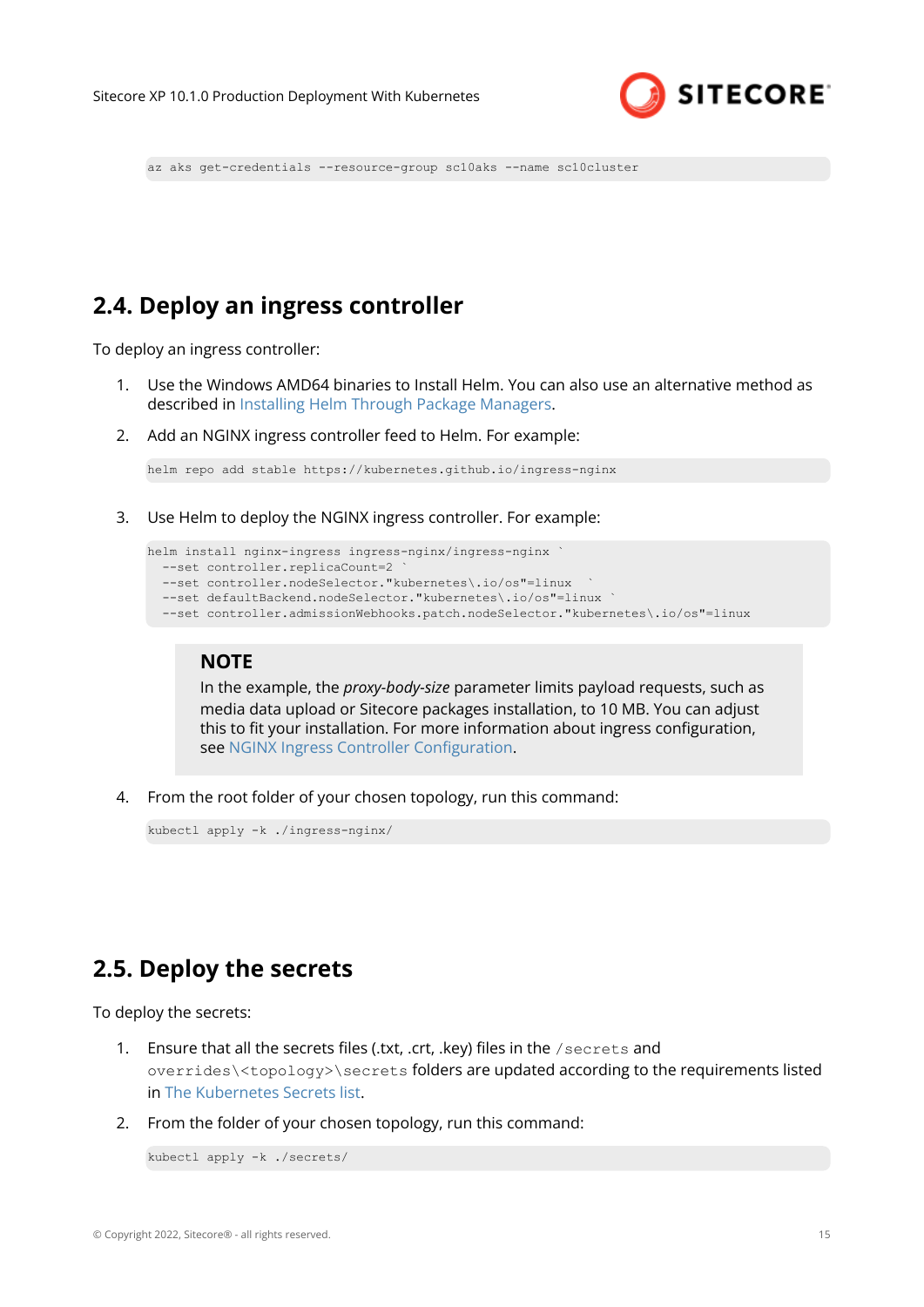

### <span id="page-15-0"></span>**2.6. Deploy external services for a non-production deployment**

In production environments you must deploy external services outside the Kubernetes cluster. However, in non-production environments you can deploy the services inside the Kubernetes cluster.

To deploy external services for a non-production deployment:

1. From the folder of your chosen topology, run this command:

```
kubectl apply -k ./external/
```
2. To check the status of the pods, run this command:

kubectl get pods -o wide

3. To wait until the status of all the pods is *Running/OK*, run this command:

```
kubectl wait --for=condition=Available deployments --all --timeout=900s
kubectl wait --for=condition=Ready pods --all
```
## **2.7. Deploy the data initialization jobs**

To deploy the data initialization jobs:

1. If you use SearchStax as your SolrCloud provider, follow the instructions in [Initialize data for](#page-22-0) [SearchStax provider for Solr](#page-22-0). If you do not use Searchstax, navigate to the folder of your chosen topology, and run this command:

kubectl apply -k ./init/

2. To check the status of the jobs, run this command:

kubectl get jobs -o wide

3. To wait until the status of all the jobs is Complete/OK, run this command:

```
kubectl wait --for=condition=Complete job.batch/solr-init --timeout=900s
kubectl wait --for=condition=Complete job.batch/mssql-init --timeout=900s
```
## **2.8. Deploy a persistent volume claim**

To deploy a persistent volume claim, run this command:

```
kubectl apply -f ./volumes/azurefile
```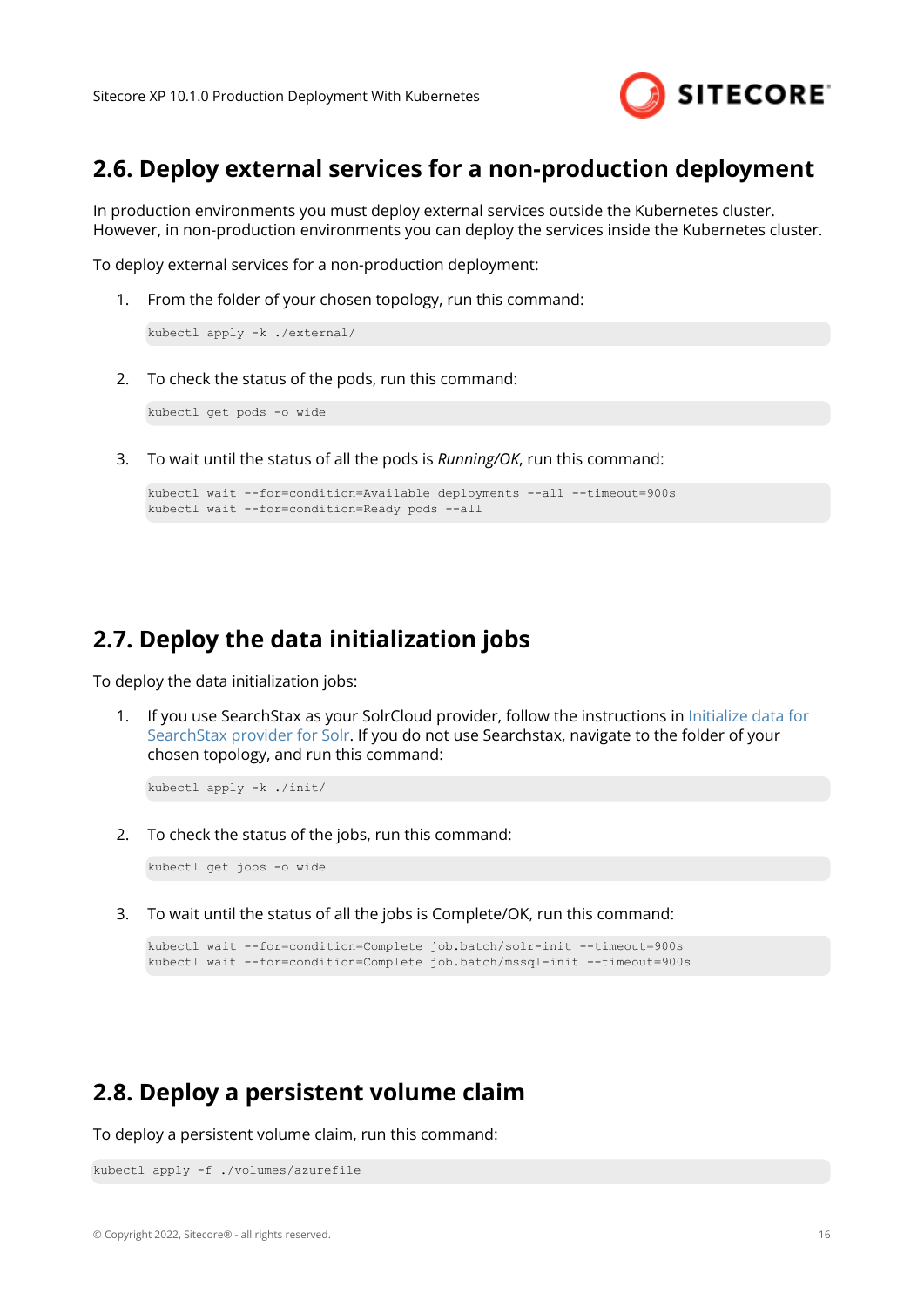

## <span id="page-16-0"></span>**2.9. Deploy the Sitecore pods**

To deploy the Sitecore pods:

1. From the folder of your chosen topology, run this command:

kubectl apply -k ./

2. To check the status of the pods, run this command:

kubectl get pods -o wide

3. To wait until the status of all the pods is Running/OK, run this command:

```
kubectl wait --for=condition=Available deployments --all --timeout=1800s
```
## **2.10. Update the local host file**

To update the local host file:

1. To obtain the external IP address of the ingress controller service for the CM role, run this command:

kubectl get ingress

- 2. Update the local host file with the external IP address and the hostnames that are required by the ingress controller. The default hostnames are:
	- cm.globalhost
	- cd.globalhost
	- Id.globalhost

## **2.11. Configure the SolrCloud search indexes**

When you have finished deploying the containers, you must update all the search indexes.

To configure the SolrCloud search indexes:

- 1. Open a browser and navigate to<https://cm.globalhost/sitecore>.
- 2. Log in to Sitecore with the admin user and password that you configured as a secret.
- 3. In the Sitecore Control Panel click **Populate Managed Schema**. In the **Schema Populate** dialog box, select all the indexes and click **Populate**.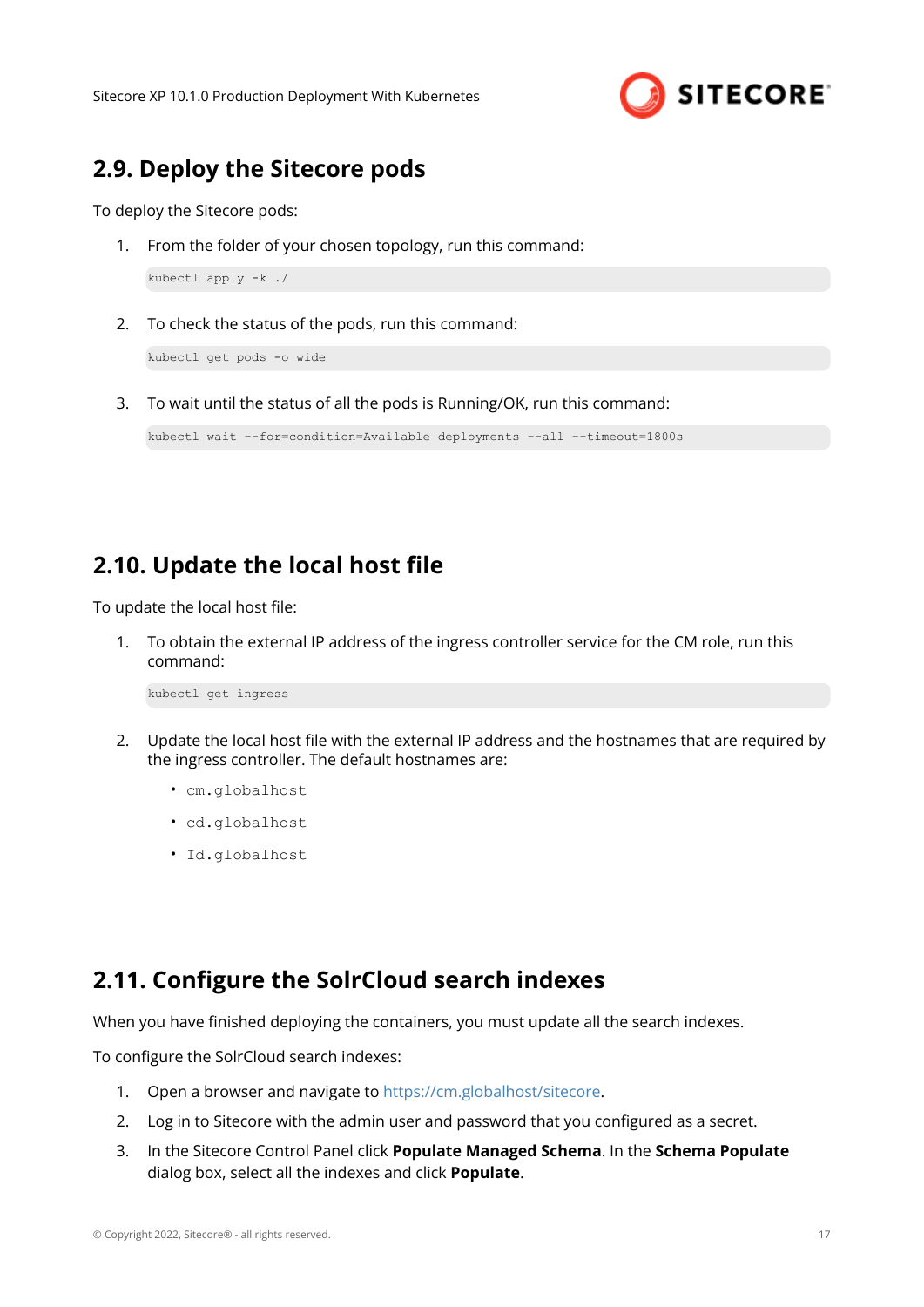

- 4. In the Sitecore Control Panel, in the **Indexing** section, click **Indexing Manager**.
- 5. In the **Indexing Manager** dialog box, select the indexes you want to rebuild, and then click **Rebuild**.
- 6. When the search indexes have been rebuilt, click **Close**.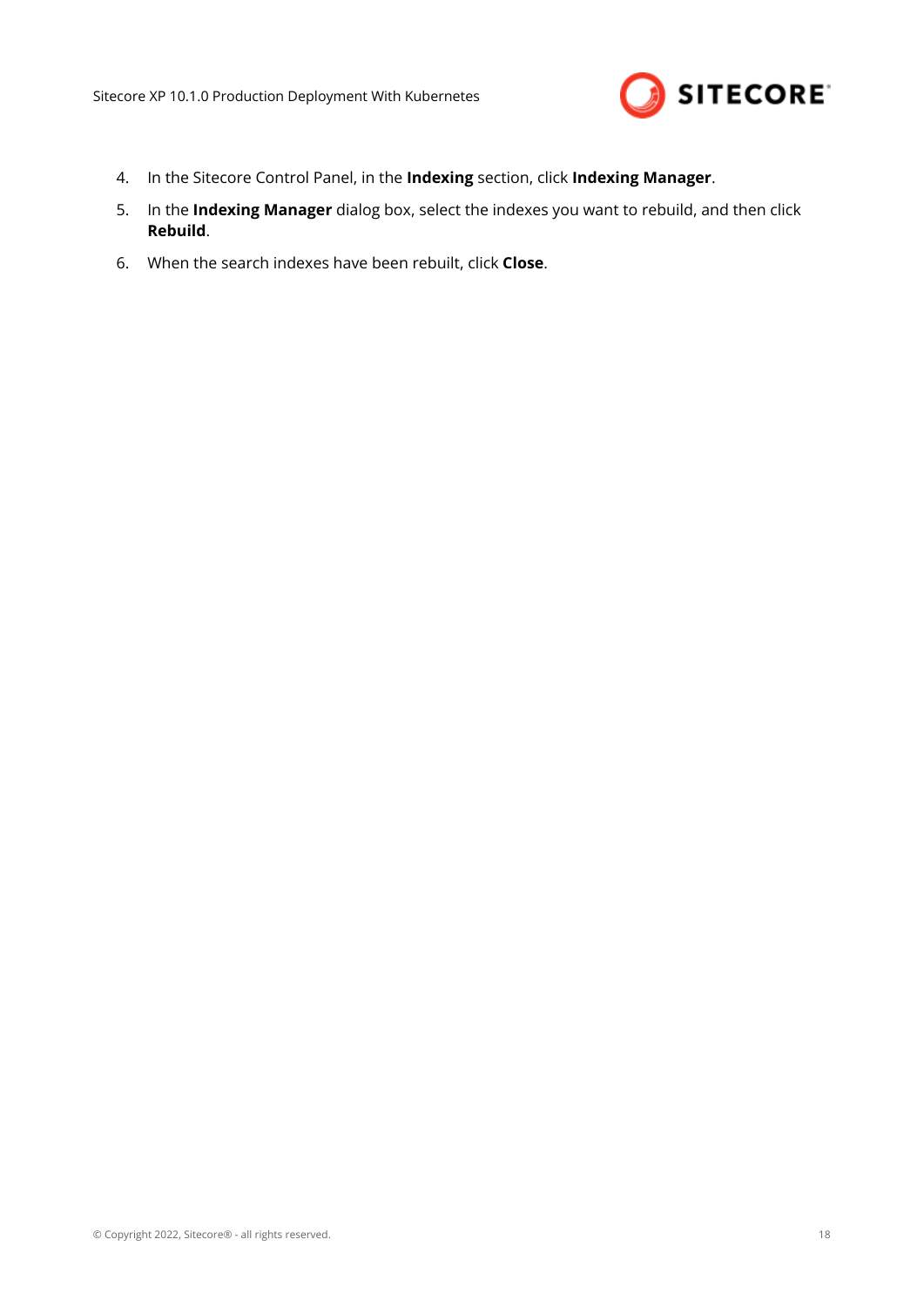

# <span id="page-18-0"></span>**3. Deploy custom modules**

For Sitecore components, by default, you deploy only the Solr collections and dacpacs included in the platform. In Sitecore 10.1 and later versions you can also deploy custom modules.

If the module you want to deploy requires database updates and/or custom Solr collections, you might need to build a new layer on top of the mssql-init and/or solr-init images. You must use the module assets image as a source for the module dacpacs and Solr collections configuration files.

## **3.1. Add database updates to a module**

To add the module database updates:

- 1. Build a new layer on top of the mssql-init image.
- 2. Copy the module dacpacs from the module asset image into the c:\resources\module\_name\_data folder.
- 3. In the Kubernetes specification for the  $msq1 init$  image, add the custom module to the DATABASES TO DEPLOY variable.

## **3.2. Add Solr collections to a module**

To add a Solr collections module:

- 1. Build a new layer on top of the  $solar-int$  image.
- 2. Add the Solr collections module configuration files from the module assets image to the c:\data folder.

### **NOTE**

You must use the JSON file format for collections. If the module name is sxa, you can, for example, name the Solr collections file cores-sxa.json.

3. In the Kubernetes specification for the  $\text{softmax}$  init image, add the custom module to the SOLR COLLECTIONS TO DEPLOY variable.

#### **NOTE**

If you add more than one module to one of the variables, you must separate the module names with commas. For example, SOLR\_COLLECTIONS\_TO\_DEPLOY="sxa,jss".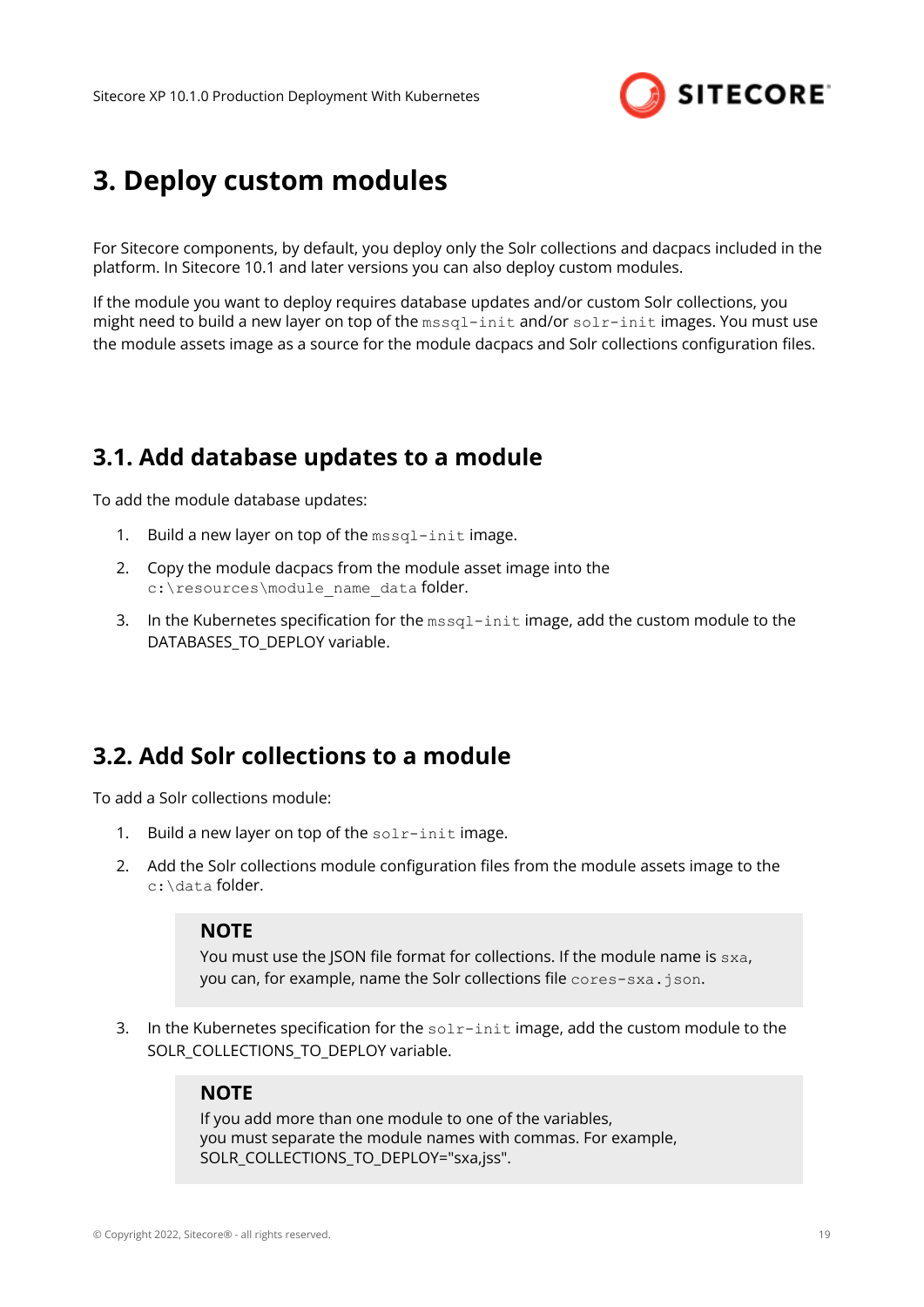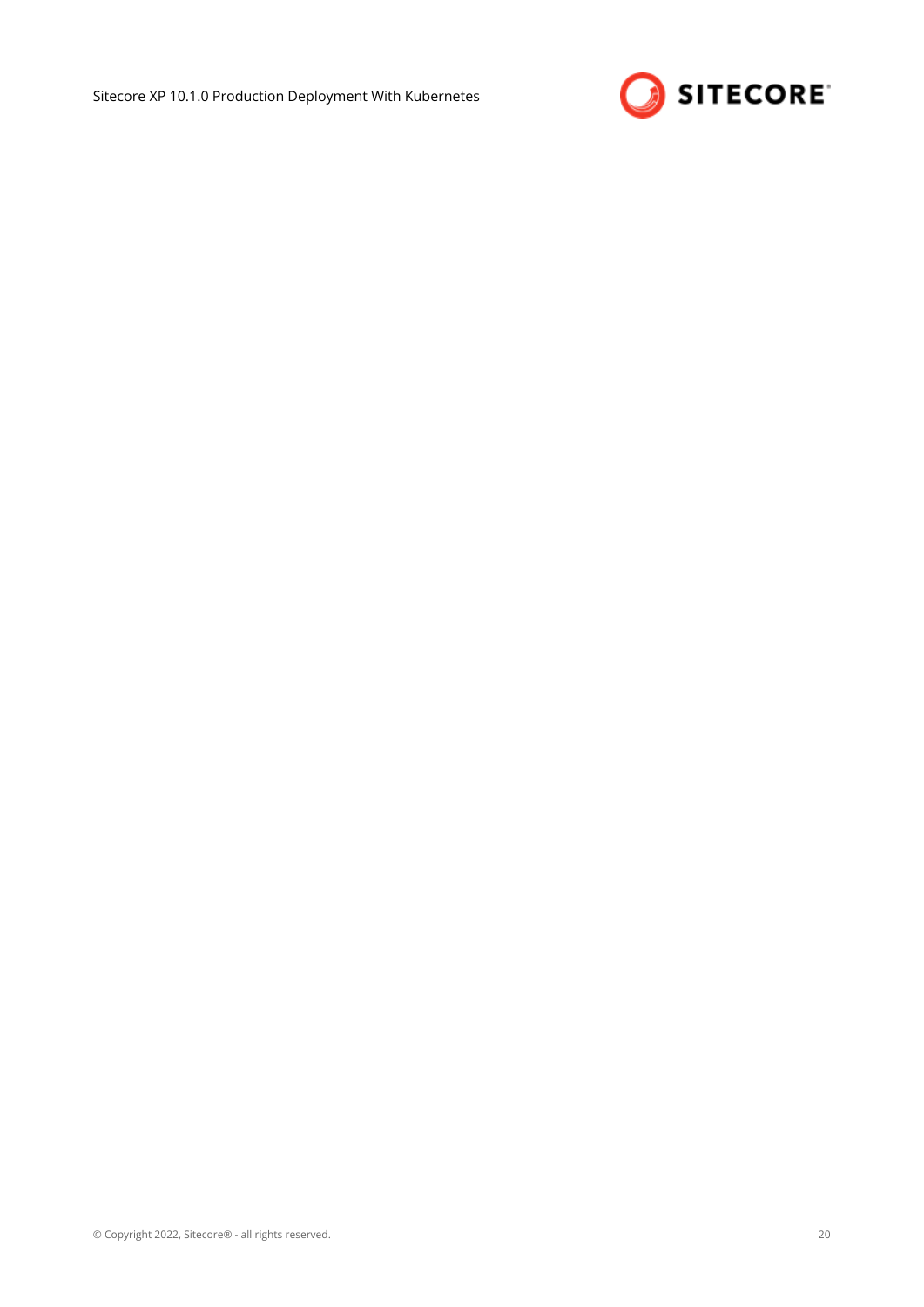

# <span id="page-20-0"></span>**4. Appendices**

The appendices contain various helper functions and background information.

## **4.1. Encode and compress the Sitecore license file**

You must compress the Sitecore license file and encode it to *Base64*. This procedure processes the license file and stores the encoded license key in the .\secrets\sitecore-license.txt file.

To compress and encode the license file:

1. Create a PowerShell command file, and enter the following function in it:

```
function ConvertTo-CompressedBase64String {
   [CmdletBinding()]
   Param (
     [Parameter(Mandatory)]
     [ValidateScript( {
         if (-Not ($_ | Test-Path) ) {
           throw "The file or folder $_ does not exist"
}<br>}
         if (-Not ($_ | Test-Path -PathType Leaf) ) {
           throw "The Path argument must be a file. Folder paths are not allowed."
         }
         return $true
       })]
     [string] $Path
   )
   $fileBytes = [System.IO.File]::ReadAllBytes($Path)
   [System.IO.MemoryStream] $memoryStream = New-Object System.IO.MemoryStream
   $gzipStream = New-Object System.IO.Compression.GzipStream $memoryStream, ([IO.Compression.CompressionMode]::Compress)
   $gzipStream.Write($fileBytes, 0, $fileBytes.Length)
   $gzipStream.Close()
   $memoryStream.Close()
   $compressedFileBytes = $memoryStream.ToArray()
   $encodedCompressedFileData = [Convert]::ToBase64String($compressedFileBytes)
  $gzipStream.Dispose()
   $memoryStream.Dispose()
   return $encodedCompressedFileData
}
```
2. Run the PowerShell command file, specifying the path to the license file in the Path parameter. For example:

ConvertTo-CompressedBase64String -Path .\license.xml | Out-File -Encoding ascii -NoNewline -Confirm -FilePath .\secrets\sitecore-license.txt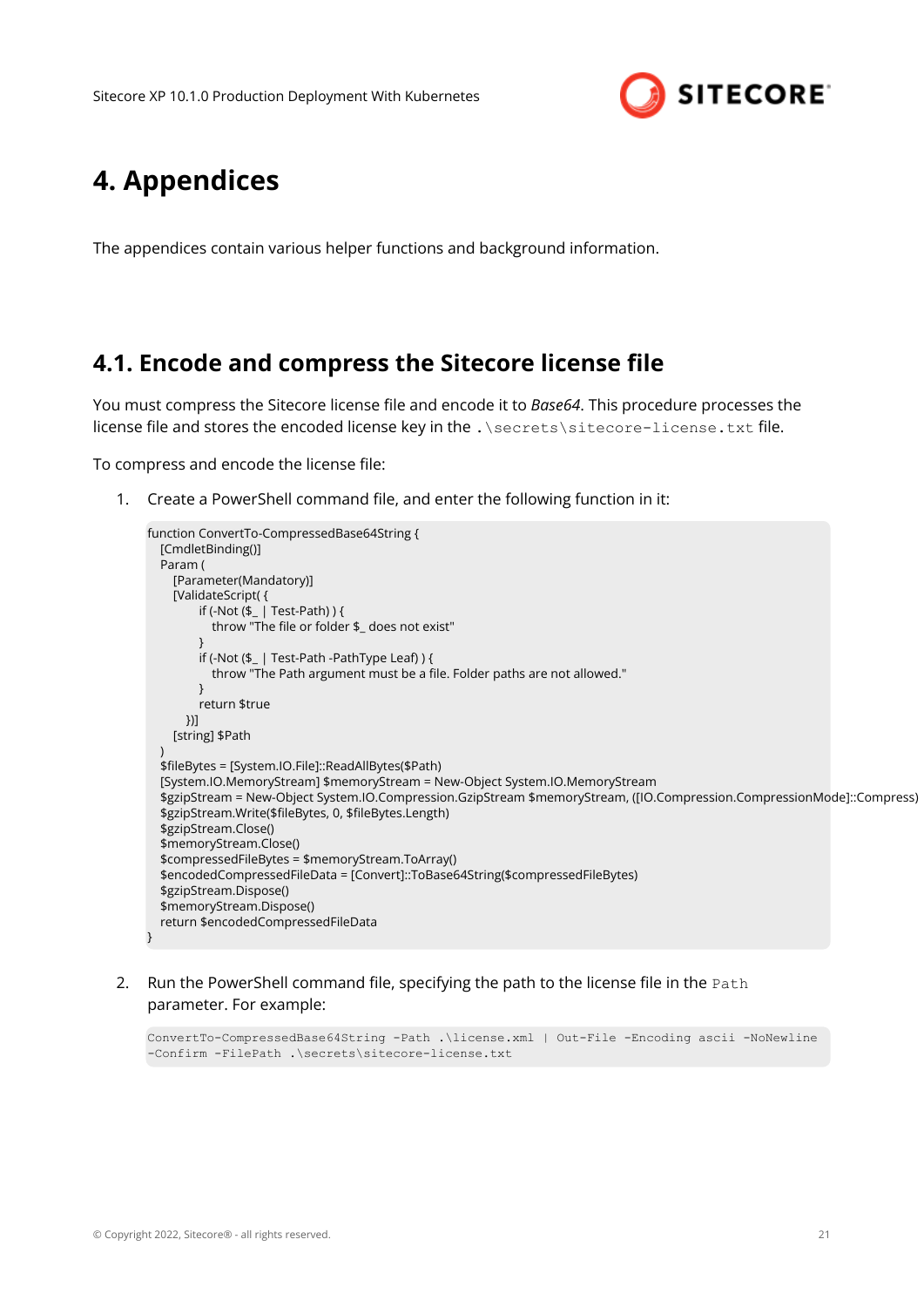

## <span id="page-21-0"></span>**4.2. Create the Identity Server token signing certificate**

Use the following PowerShell script to create the Identity Server token signing certificate:

```
$certificatePassword = "Test123!"
$newCert = New-SelfSignedCertificate -DnsName "localhost" -FriendlyName "Sitecore Identity Token 
Signing" -NotAfter (Get-Date).AddYears(5)
Export-PfxCertificate -Cert $newCert -FilePath .\SitecoreIdentityTokenSigning.pfx -Password 
(ConvertTo-SecureString -String $certificatePassword -Force -AsPlainText)
[System.Convert]::ToBase64String([System.IO.File]::ReadAllBytes((Get-
Item .\SitecoreIdentityTokenSigning.pfx))) | Out-File -Encoding
```
## **4.3. Create the TLS/HTTPS certificates**

To generate the TLS/SSL certificates that are required by the NGINX ingress controller:

ascii -NoNewline -Confirm -FilePath .\secrets\sitecore-identitycertificate.txt

- 1. Open a Windows Command Prompt with Administrator rights.
- 2. Navigate to the folder containing Kubernetes specification files for the topology you are using.
- 3. Run the following commands one by one:

```
IF NOT EXIST mkcert.exe powershell Invoke-WebRequest https://github.com/FiloSottile/
mkcert/releases/download/v1.4.1/mkcert-v1.4.1-windows-amd64.exe -UseBasicParsing -OutFile 
mkcert.exe
mkcert -install
del /Q /S *.crt
del /Q /S *.key
mkcert -cert-file secrets\tls\global-cm\tls.crt -key-file secrets\tls\global-cm\tls.key 
"cm.globalhost"
mkcert -cert-file secrets\tls\global-cd\tls.crt -key-file secrets\tls\global-cd\tls.key 
"cd.globalhost"
mkcert -cert-file secrets\tls\global-id\tls.crt -key-file secrets\tls\global-id\tls.key 
"id.globalhost"
```
### **NOTE**

The first time the mkcert utility runs, it might prompt you to install the generated self-signed root certificate authority.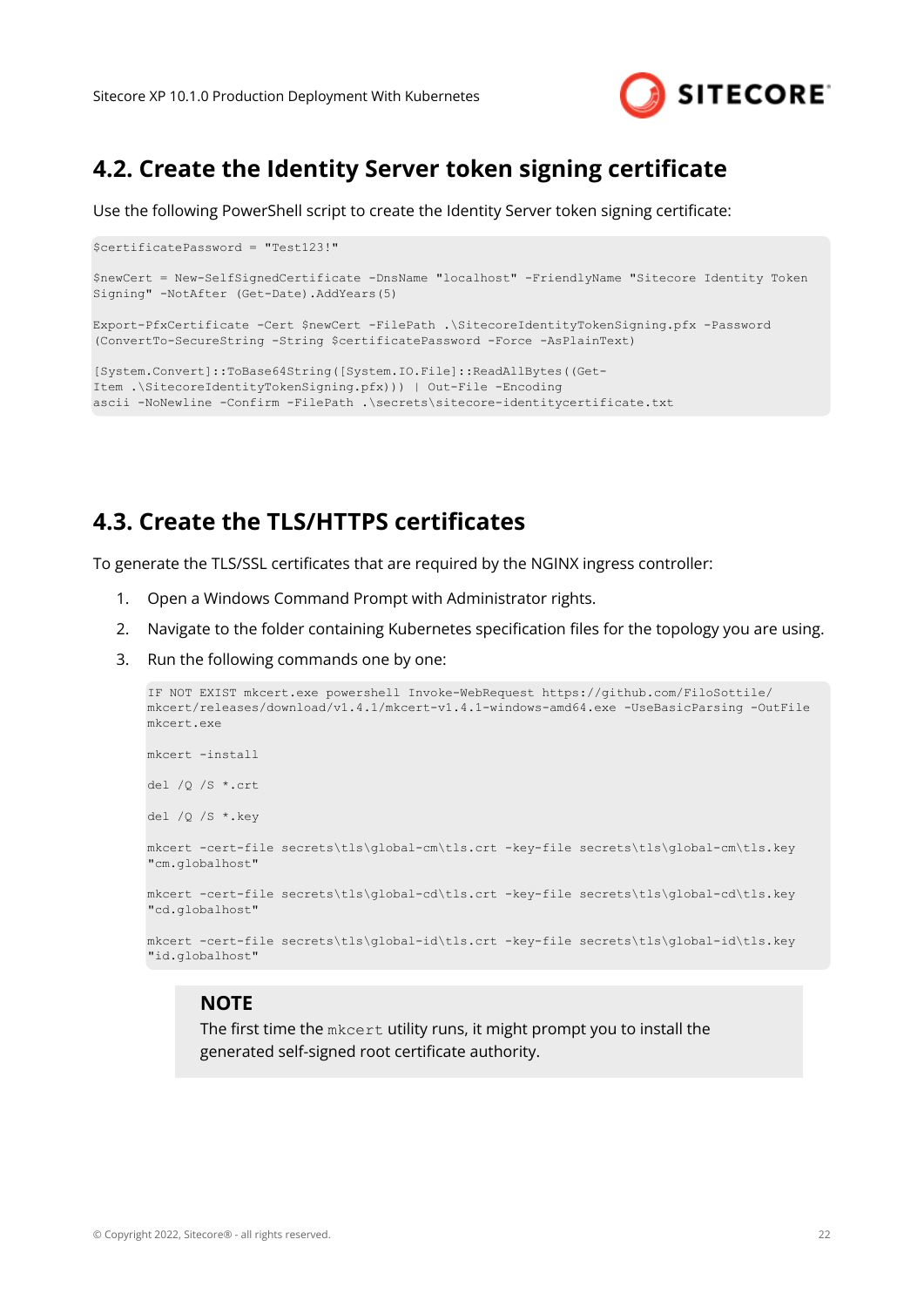

## <span id="page-22-0"></span>**4.4. Initialize data for SearchStax provider for Solr**

If you use SearchStax as your SolrCloud provider, to initialize your data:

1. In the .\overlays\init\SearchStax folder, locate the following files and fill in the SearchStax specific secrets:

| <b>Filename</b>                        | <b>Description of secret</b> | <b>Topology</b> |
|----------------------------------------|------------------------------|-----------------|
| sitecore-searchstax-account-name.txt   | SearchStax account name      | XM1, XP1        |
| sitecore-searchstax-apikey.txt         | SearchStax API key           | XM1, XP1        |
| sitecore-searchstax-deployment-uid.txt | SearchStax deployment UID    | XM1, XP1        |

2. Run the following command:

```
kubectl apply -k .\overlays\init\SearchStax
```
## **4.5. The Kubernetes Secrets list**

The following table describes the Kubernetes Secrets files.

### **NOTE**

The content in secrets must be encoded in UTF-8 format.

| <b>Name</b>                                  | <b>Description</b>                                                                | <b>Topology</b> | Default value |
|----------------------------------------------|-----------------------------------------------------------------------------------|-----------------|---------------|
| sitecore-license.txt                         | License file content converted to<br>GZIP Compressed and Base64<br>encoded string | <b>XM1, XP1</b> |               |
|                                              | (See Encode and compress the<br>Sitecore license file)                            |                 |               |
| sitecore-adminpassword.txt                   | Sitecore application administrator<br>password                                    | <b>XM1, XP1</b> |               |
| sitecore-<br>telerikencryptionkey.txt        | Symmetric key used by the Telerik<br>web controls                                 | <b>XM1, XP1</b> |               |
|                                              | Length: 64-128 characters                                                         |                 |               |
| sitecore-<br>identitycertificate.txt         | Identity Server certificate used to<br>encrypt data                               | <b>XM1, XP1</b> |               |
|                                              | (See Create the Identity Server<br>token signing certificate)                     |                 |               |
| sitecore-<br>identitycertificatepassword.txt | Password to open the Identity<br>Server certificate                               | XM1, XP1        |               |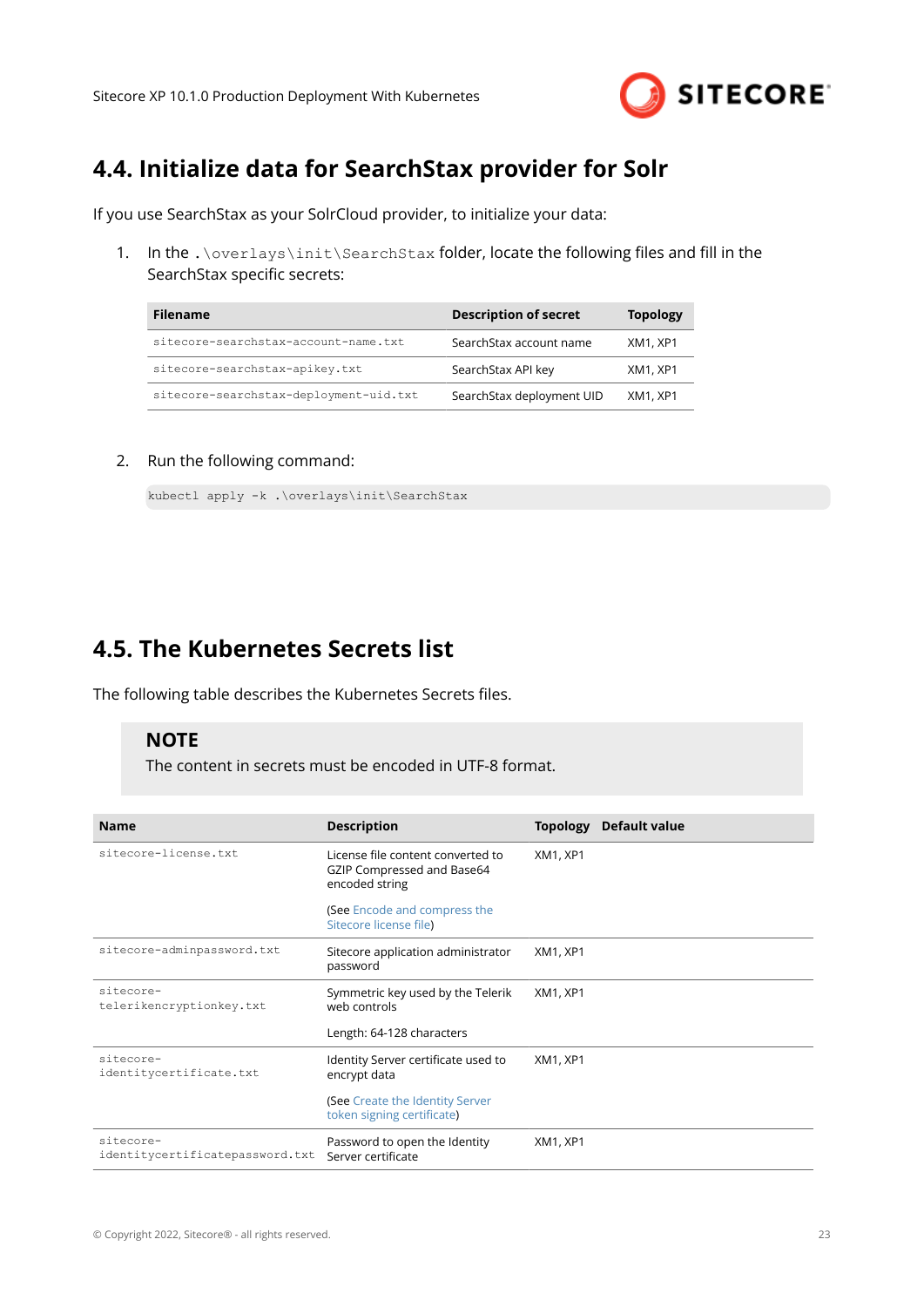

| Name                                        | <b>Description</b>                                                                                         |                 | <b>Topology</b> Default value                         |
|---------------------------------------------|------------------------------------------------------------------------------------------------------------|-----------------|-------------------------------------------------------|
| sitecore-identitysecret.txt                 | Shared secret between the Identity<br>Server and client roles                                              | <b>XM1, XP1</b> |                                                       |
|                                             | Length: 64 characters                                                                                      |                 |                                                       |
| sitecore-reportingapikey.txt                | Symmetric key used to access the<br>Sitecore XDB Processing Service                                        | XP <sub>1</sub> |                                                       |
|                                             | Length: 64-128 characters                                                                                  |                 |                                                       |
| sitecore-solr-connection-<br>string.txt     | Connection string to Solr                                                                                  | XM1, XP1        | http://solr:8983/solr;solrCloud=true                  |
| sitecore-solr-connection-<br>string-xdb.txt | Connection string to Solr-xdb                                                                              | XP <sub>1</sub> | http://solr:8983/solr/<br>sitecore_xdb;solrCloud=true |
|                                             | If you have specified a custom<br>prefix in the sitecore-solr-                                             |                 |                                                       |
|                                             | core-prefix-name.txt file, you                                                                             |                 |                                                       |
|                                             | must update the connection string<br>with the same prefix.                                                 |                 |                                                       |
| sitecore-solr-prefix-name.txt               | A common prefix for Solr core<br>names.                                                                    | XM1, XP1        | sitecore                                              |
|                                             | If you use the XP1 topology and<br>change this value, you must update<br>the solr xdb connection string in |                 |                                                       |
|                                             | the sitecore-solr-connection-                                                                              |                 |                                                       |
|                                             | string-xdb.txt file with the<br>same prefix.                                                               |                 |                                                       |
| sitecore-databaseusername.txt               | SQL Server administrator name                                                                              | XM1, XP1        | sa                                                    |
| sitecore-databaseservername.txt             | Server name for connect to MS SQL<br>Server                                                                | XM1, XP1        | mssql                                                 |
| sitecore-databasepassword.txt               | Password for connect to MS SQL<br>Server                                                                   | <b>XM1, XP1</b> |                                                       |
| sitecore-database-elastic-pool-<br>name.txt | Database elastic pool name.                                                                                | <b>XM1, XP1</b> |                                                       |
|                                             | Use the name of an elastic pool<br>resource with access to the SQL<br>Server                               |                 |                                                       |
| sitecore-core-database-<br>username.txt     | UserName for database name<br>* Core in MS SQL Server                                                      | XM1, XP1        | coreuser                                              |
| sitecore-core-database-<br>password.txt     | Password for database name<br>* Core in MS SQL Server                                                      | XM1, XP1        |                                                       |
| sitecore-master-database-<br>username.txt   | UserName for database name<br>*_Master in MS SQL Server                                                    | XM1, XP1        | masteruser                                            |
| sitecore-master-database-<br>password.txt   | Password for database name<br>* Master in MS SQL Server                                                    | XM1, XP1        |                                                       |
| sitecore-web-database-<br>username.txt      | UserName for database name<br>* Web in MS SQL Server                                                       | XM1, XP1        | webuser                                               |
| sitecore-web-database-<br>password.txt      | Password for database name<br>* Web in MS SQL Server                                                       | XM1, XP1        |                                                       |
| sitecore-forms-database-<br>username.txt    | UserName for database name<br>*_ExperienceForms in MS SQL<br>Server                                        | XM1, XP1        | formsuser                                             |
| sitecore-forms-database-<br>password.txt    | Password for database name<br>*_ExperienceForms in MS SQL<br>Server                                        | XM1, XP1        |                                                       |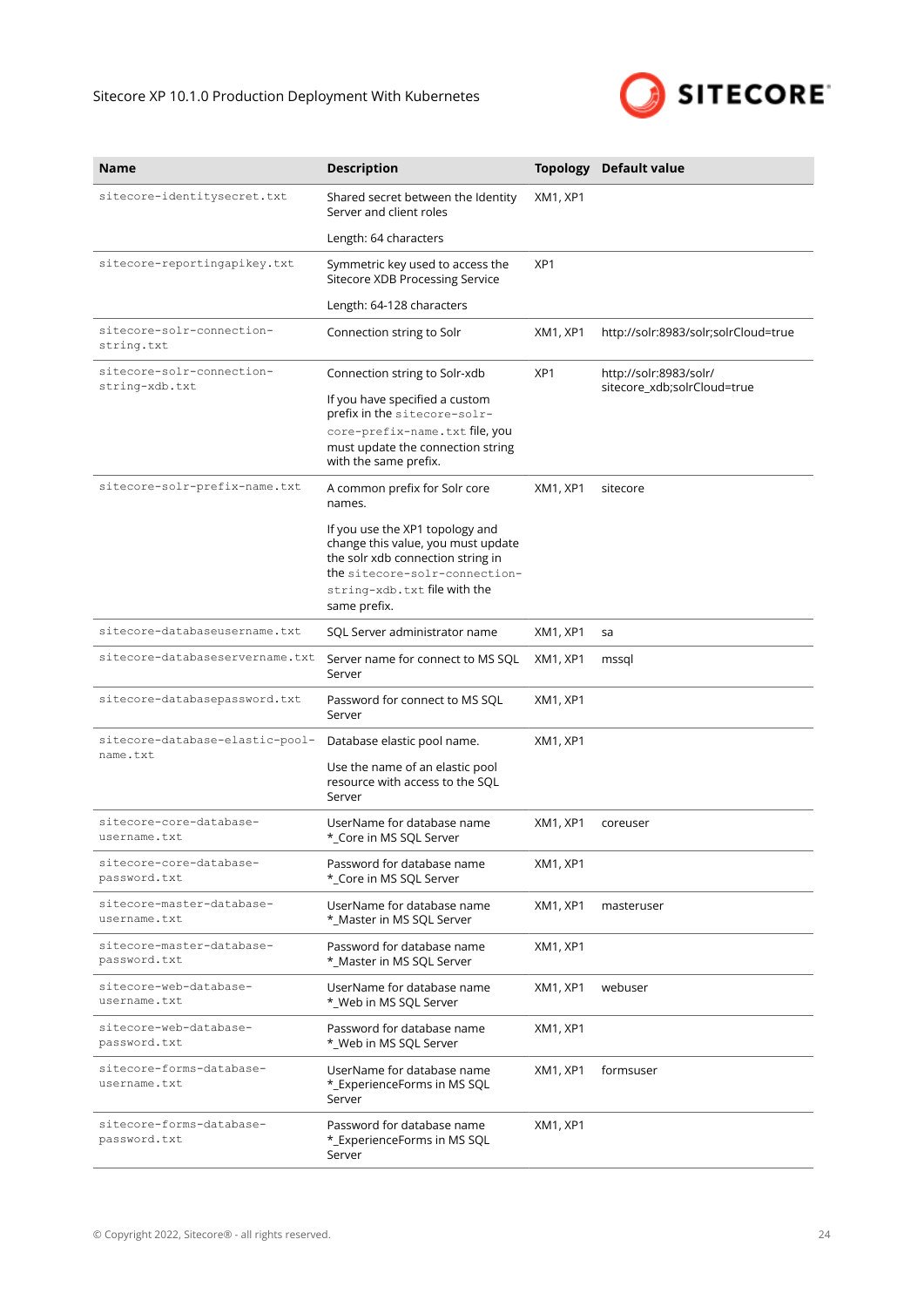### Sitecore XP 10.1.0 Production Deployment With Kubernetes



| <b>Name</b>                                                       | <b>Description</b>                                                                 | <b>Topology</b> | <b>Default value</b>        |
|-------------------------------------------------------------------|------------------------------------------------------------------------------------|-----------------|-----------------------------|
| sitecore-exm-master-database-<br>username.txt                     | UserName for database name<br>*_EXM.Master in MS SQL Server                        | XP <sub>1</sub> | exmmasteruser               |
| sitecore-exm-master-database-<br>password.txt                     | Password for database name<br>* EXM.Master in MS SQL Server                        | XP <sub>1</sub> |                             |
| sitecore-messaging-database-<br>username.txt                      | UserName for database name<br>* Messaging in MS SQL Server                         | XP <sub>1</sub> | messaginguser               |
| sitecore-messaging-database-<br>password.txt                      | Password for database name<br>* Messaging in MS SQL Server                         | XP <sub>1</sub> |                             |
| sitecore-marketing-automation-<br>database-username.txt           | UserName for database name<br>*_MarketingAutomation in MS SQL<br>Server            | XP <sub>1</sub> | mauser                      |
| sitecore-marketing-automation-<br>database-password.txt           | Password for database name<br>*_MarketingAutomation in MS SQL<br>Server            | XP <sub>1</sub> |                             |
| sitecore-processing-engine-<br>storage-database-username.txt      | UserName for database name<br>*_ProcessingEngineStorage in MS<br><b>SQL Server</b> | XP <sub>1</sub> | processingenginestorageuser |
| sitecore-processing-engine-<br>storage-database-password.txt      | Password for database name<br>*_ProcessingEngineStorage in MS<br><b>SQL Server</b> | XP <sub>1</sub> |                             |
| sitecore-processing-engine-<br>tasks-database-username.txt        | UserName for database name<br>*_ProcessingEngineTasks in MS SQL<br>Server          | XP <sub>1</sub> | processingenginetasksuser   |
| sitecore-processing-engine-<br>tasks-database-password.txt        | Password for database name<br>*_ProcessingEngineTasks in MS SQL<br>Server          | XP <sub>1</sub> |                             |
| sitecore-processing-pools-<br>database-username.txt               | UserName for database name<br>*_Processing.Pools in MS SQL<br>Server               | XP <sub>1</sub> | processingpoolsuser         |
| sitecore-processing-pools-<br>database-password.txt               | Password for database name<br>*_Processing.Pools in MS SQL<br>Server               | XP <sub>1</sub> |                             |
| sitecore-processing-tasks-<br>database-username.txt               | UserName for database name<br>*_Processing.Tasks in MS SQL<br>Server               | XP <sub>1</sub> | processingtasksuser         |
| sitecore-processing-tasks-<br>database-password.txt               | Password for database name<br>* Processing. Tasks in MS SQL<br>Server              | XP <sub>1</sub> |                             |
| sitecore-reference-data-<br>database-username.txt                 | UserName for database name<br>* ReferenceData in MS SQL Server                     | XP <sub>1</sub> | refdatauser                 |
| sitecore-reference-data-<br>database-password.txt                 | Password for database name<br>* ReferenceData in MS SQL Server                     | XP1             |                             |
| sitecore-reporting-database-<br>username.txt                      | UserName for database name<br>*_Reporting in MS SQL Server                         | XP1             | reportinguser               |
| sitecore-reporting-database-<br>password.txt                      | Password for database name<br>*_Reporting in MS SQL Server                         | XP1             |                             |
| sitecore-collection-<br>shardmapmanager-database-<br>username.txt | UserName for database name<br>*_Xdb.Collection.ShardMapManager<br>in MS SQL Server | XP1             | shardmapmanageruser         |
| sitecore-collection-<br>shardmapmanager-database-<br>password.txt | Password for database name<br>*_Xdb.Collection.ShardMapManager<br>in MS SQL Server | XP <sub>1</sub> |                             |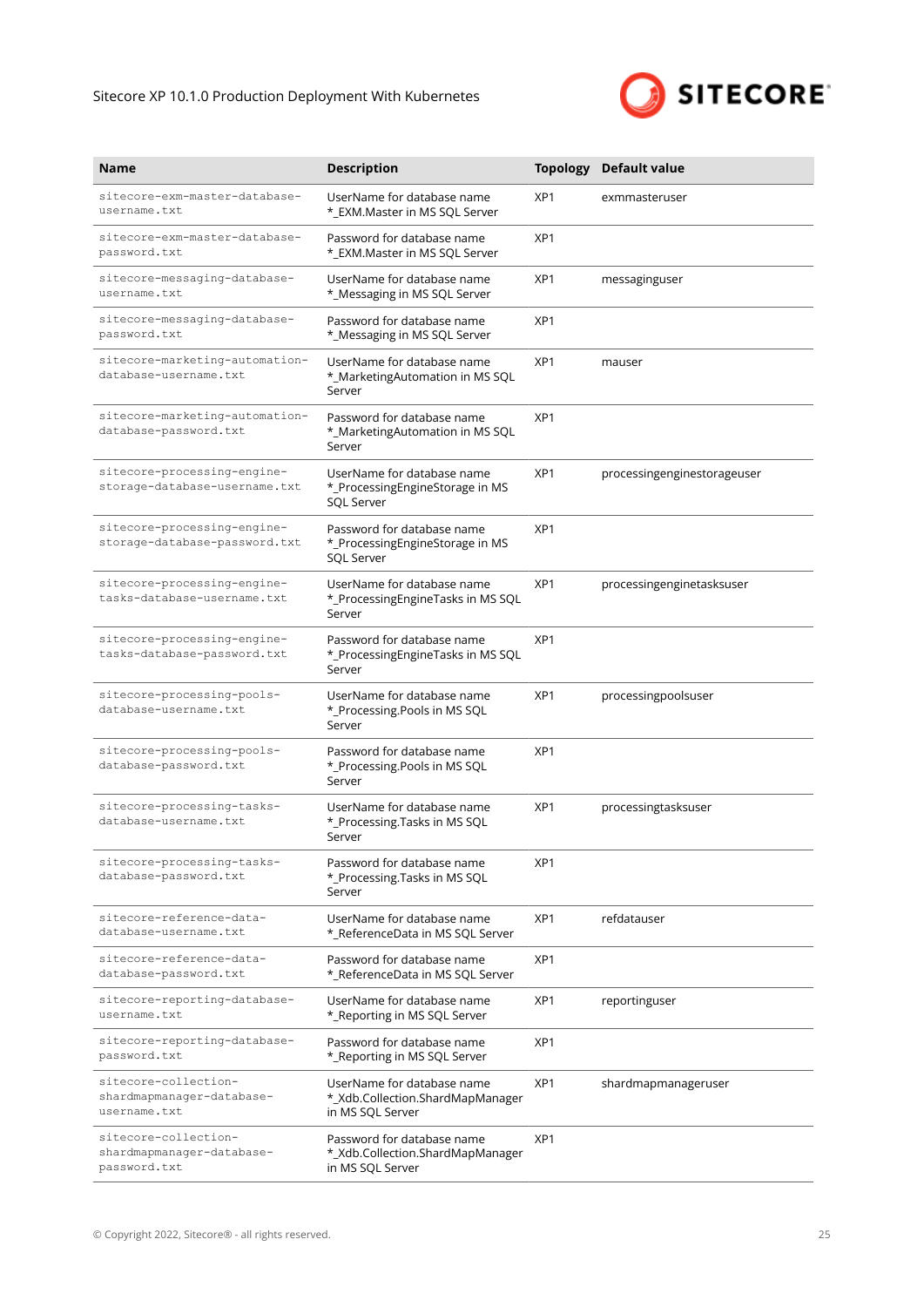

<span id="page-25-0"></span>

| <b>Name</b>                                             | <b>Description</b>                                                                                                     | <b>Topology</b> | Default value                                                            |  |
|---------------------------------------------------------|------------------------------------------------------------------------------------------------------------------------|-----------------|--------------------------------------------------------------------------|--|
| sitecore-media-request-<br>protection-shared-secret.txt | The Sitecore secret used to protect<br>media requests.                                                                 | <b>XM1, XP1</b> | HQ(NjM(u6_5koVla-<br>cTf4ta8x1h6Sb+ZcUQrULUz-0Afpx0cx-<br>NuMtloQkpDFmX5 |  |
|                                                         | <b>IMPORTANT</b><br>You must<br>change the<br>shared secret to<br>a random string.<br>Do not use the<br>default value. |                 |                                                                          |  |

## **4.6. Common issues**

This section contains solutions to issues you might encounter.

### **4.6.1. I cannot upload a Translations file to the website root folder**

If the **Upload Files** dialog hangs during the upload operation, the following errors are written to the log file:

```
ERROR Could not save posted file: ja-JP.xml
Exception: System.UnauthorizedAccessException
Message: Access to the path 'C:\inetpub\wwwroot\ja-JP.xml' is denied.
```
This happens because the **Import language** dialog uploads translation files to the website root folder by default, and for security reasons write access is denied for this folder.

To solve this issue, upload the translation files to the upload folder, where write access is enabled.

To upload a translations file:

1. In the **Open Language File** dialog, select the upload folder and click **Upload**.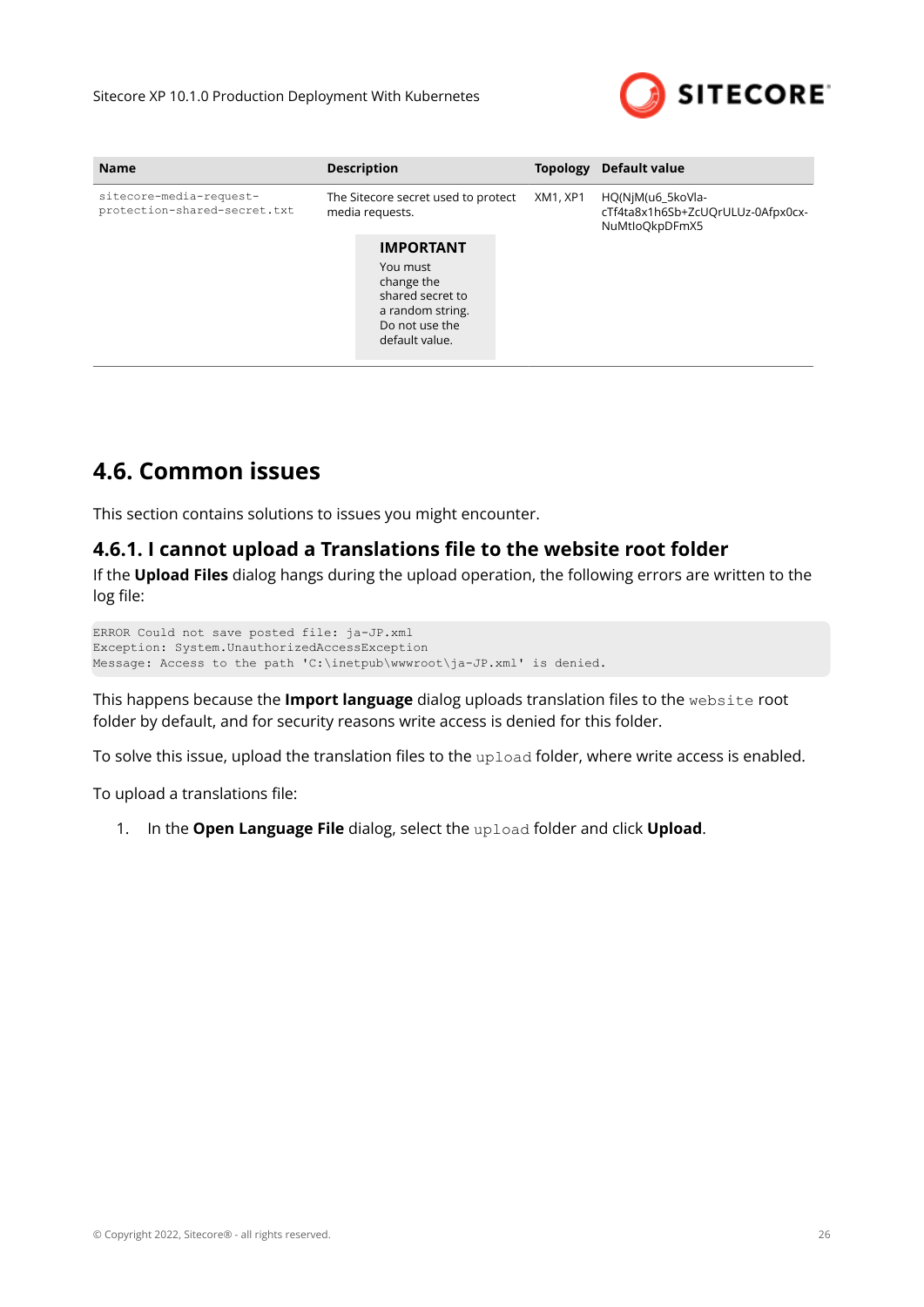

<span id="page-26-0"></span>

| Open Language File<br>Select the language file that you want to open.                                                                                                                                                                                                                                                                                                                                                                                                                                                                                              |        |
|--------------------------------------------------------------------------------------------------------------------------------------------------------------------------------------------------------------------------------------------------------------------------------------------------------------------------------------------------------------------------------------------------------------------------------------------------------------------------------------------------------------------------------------------------------------------|--------|
| App_Browsers<br>$\triangleright$ $\blacksquare$ App_Config<br>$\triangleright$ $\blacksquare$ App_Data<br>$\triangleright$ $\blacksquare$ bin<br>$\triangleright$ $\blacksquare$ layouts<br>$\triangleright$ $\blacksquare$ sitecore<br>$\triangleright$ $\blacksquare$ sitecore modules<br>$\triangleright$ $\blacksquare$ sitecore_files<br>$\triangleright$ $\blacksquare$ temp<br>$\triangleleft$ upload<br>≌ ja-JP.xml<br>$\triangleright$ $\blacksquare$ Views<br>$\triangleright$ $\blacksquare$ xsl<br>Default.aspx<br>default.css<br>default htm citedown |        |
| /upload<br>Name:                                                                                                                                                                                                                                                                                                                                                                                                                                                                                                                                                   |        |
| Upload<br>Open                                                                                                                                                                                                                                                                                                                                                                                                                                                                                                                                                     | Cancel |

- 2. In the **Upload Files** dialog, you can now upload the translations file to the upload folder.
- 3. Use the **Import language** dialog to import the translation file from the upload folder.

### **NOTE**

The translation .xml file is saved to the Media library. You can delete it after you have imported the translation.

### **4.6.2. Only the main Sitecore log is exposed for Sitecore roles containers**

Sitecore uses the LogMonitor tool to collect and output log files for containers. By default, the tool is configured to monitor the following log files:

- System event log Error level entries.
- IIS logs
- Primary Sitecore  $log (log.*.txt$  files) for Sitecore roles
- xConnect log (xconnect-log-\*.txt files) for xConnect roles

Auxiliary Sitecore logs, such as for search, crawling, or publishing, are not monitored on Sitecore containers.

To reconfigure the LogMonitor tool to include logs for other roles:

- 1. Create a Dockerfile with the corresponding role image.
- 2. In the  $C:\L{logMonitor}\L{odMonitorConfia, ison file, change the filter for the source from}$ the c:\\inetpub\\wwwroot\\App\_data\\logs directory. For example: